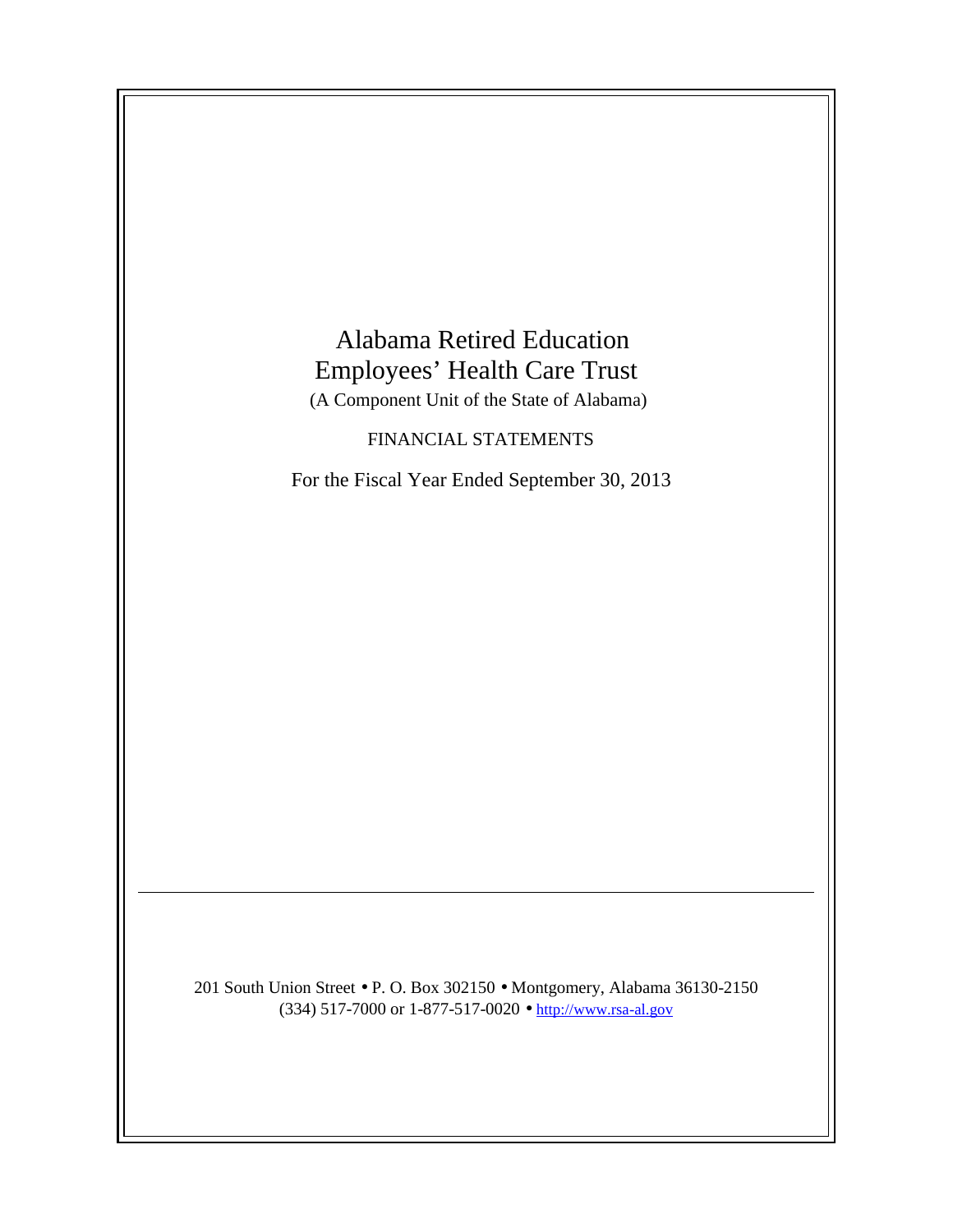

Carr, Riggs & Ingram, LLC 7550 Halcyon Summit Drive Montgomery, AL 36117

(334) 271-6678 (334) 271-6697 (fax) www.cricpa.com

#### **INDEPENDENT AUDITORS' REPORT**

To the Public Educations Employees' Health Insurance Board

#### **Report on the Financial Statements**

We have audited the accompanying financial statements of the Alabama Retired Education Employees' Health Care Trust (a component unit of the State of Alabama), as of and for the year ended September 30, 2013, and the related notes to the financial statements, which comprise the Alabama Retired Education Employees' Health Care Trust's basic financial statements as presented on pages 6 – 22.

#### **Management's Responsibility for the Financial Statements**

Management is responsible for the preparation and fair presentation of these financial statements in accordance with accounting principles generally accepted in the United States of America; this includes the design, implementation, and maintenance of internal control relevant to the preparation and fair presentation of financial statements that are free from material misstatement, whether due to fraud or error.

#### **Auditors' Responsibility**

Our responsibility is to express an opinion on these financial statements based on our audit. We conducted our audit in accordance with auditing standards generally accepted in the United States of America. Those standards require that we plan and perform the audit to obtain reasonable assurance about whether the financial statements are free from material misstatement.

An audit involves performing procedures to obtain audit evidence about the amounts and disclosures in the financial statements. The procedures selected depend on the auditor's judgment, including the assessment of the risks of material misstatement of the financial statements, whether due to fraud or error. In making those risk assessments, the auditor considers internal control relevant to the entity's preparation and fair presentation of the financial statements in order to design audit procedures that are appropriate in the circumstances, but not for the purpose of expressing an opinion on the effectiveness of the entity's internal control. Accordingly, we express no such opinion. An audit also includes evaluating the appropriateness of accounting policies used and the reasonableness of significant accounting estimates made by management, as well as evaluating the overall presentation of the financial statements.

We believe that the audit evidence we have obtained is sufficient and appropriate to provide a basis for our audit opinion.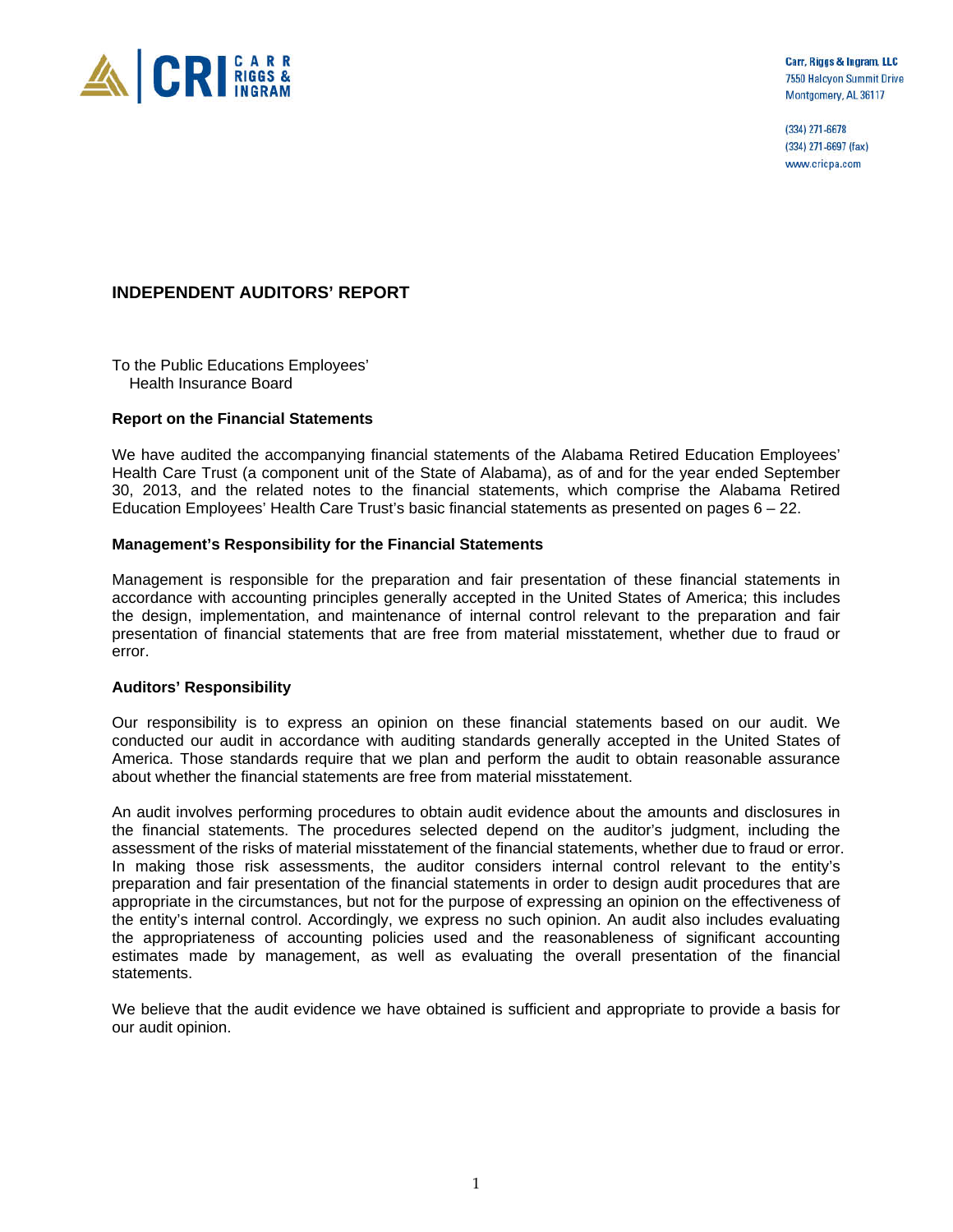#### **Opinion**

In our opinion, the financial statements referred to above present fairly, in all material respects, the net position of the Alabama Retired Education Employees' Health Care Trust, as of September 30, 2013, and the changes in net position for the year then ended in accordance with accounting principles generally accepted in the United States of America.

#### **Other Matters**

#### *Prior-Year Comparative Information*

The financial statements include partial prior-year comparative information. Such information does not include all of the information required to constitute a presentation in conformity with accounting principles generally accepted in the United States of America. Accordingly, such information should be read in conjunction with the Alabama Retired Education Employees' Health Care Trust's financial statements for the year ended September 30, 2012, from which such partial information was derived.

#### *Required Supplementary Information*

Accounting principles generally accepted in the United States of America require that the management's discussion and analysis on pages  $3 - 5$  and the schedules of funding progress and contributions made from the employers and other contributing entities on page 23 be presented to supplement the basic financial statements. Such information, although not a part of the basic financial statements, is required by the Governmental Accounting Standards Board, who considers it to be an essential part of financial reporting for placing the basic financial statements in an appropriate operational, economic, or historical context. We have applied certain limited procedures to the required supplementary information in accordance with auditing standards generally accepted in the United States of America, which consisted of inquiries of management about the methods of preparing the information and comparing the information for consistency with management's responses to our inquiries, the basic financial statements, and other knowledge we obtained during our audit of the basic financial statements. We do not express an opinion or provide any assurance on the information because the limited procedures do not provide us with sufficient evidence to express an opinion or provide any assurance.

#### *Supplementary Information*

Our audit was conducted for the purpose of forming an opinion on Alabama Retired Education Employees' Health Care Trust's basic financial statements. The claims development information on page 24 is presented for purposes of additional analysis and is not a required part of the basic financial statements.

The claims development information has not been subjected to the auditing procedures applied in the audit of the basic financial statements and, accordingly, we do not express an opinion or provide any assurance on it.

Carr, Rigger & Ingram, L.L.C.

January 15, 2014 Montgomery, Alabama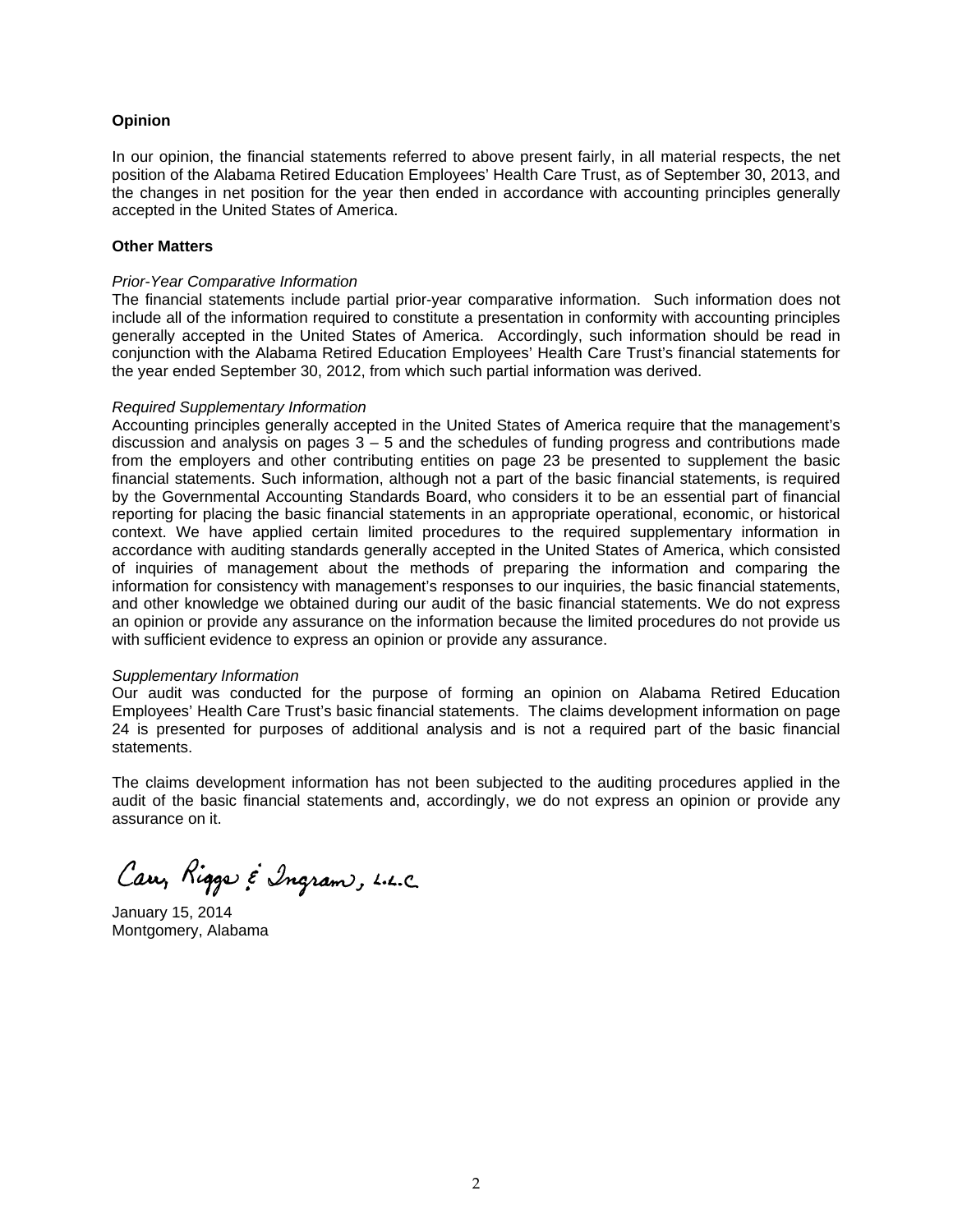# ALABAMA RETIRED EDUCATION EMPLOYEES' HEALTH CARE TRUST Management's Discussion and Analysis September 30, 2013

The Alabama Retired Education Employees' Health Care Trust (Trust) is a multiple-employer cost-sharing defined benefit postemployment healthcare plan. The Trust was established in 2007 to provide healthcare benefits to retirees of state and local educational institutions. The contributions and benefit payments related to retirees that are processed through the Public Education Employees' Health Insurance Fund (PEEHIF) are segregated from the PEEHIF and reported as part of the Trust.

The following discussion provides an overview of the financial position and results of operation for the Trust as of and for the fiscal year ended September 30, 2013. For more detailed information, please refer to the financial statements, including the Notes to the Financial Statements, the Required Supplementary Information, and the Supplementary Information.

#### Overview of the Financial Statements

The financial statements include the Statement of Plan Net Position and the Statement of Changes in Plan Net Position. The Notes to the Financial Statements are considered an integral part of the financial statements and should be read in conjunction with the financial statements. The financial statements are prepared under the accrual basis of accounting using the economic resources measurement focus. Revenues are recognized when earned and expenses are recognized when incurred, regardless of when cash is received or expended. Investments are reported at fair value.

The Statement of Plan Net Position includes the assets and liabilities of the Trust and provides a snapshot of the Trust's financial position as of the end of the fiscal year. The Trust's assets primarily consist of investments and receivables. Liabilities are primarily made up of claims-related payables.

The Statement of Changes in Plan Net Position includes the additions and deductions of the Trust for the fiscal year. Additions primarily consist of employer contributions, employee contributions, investment income, and monies received as a result of participating in the Employer Group Waiver Plan (EGWP). Deductions are primarily made up of claims.

The Notes to the Financial Statements include a description of the Trust, a summary of significant accounting policies, a description of contract administrators and their respective fees, credit risk disclosures for cash and investments, concentration of investments disclosures, securities lending disclosures, funded status, actuarial valuation information, and disclosures related to unpaid claim liabilities.

The Required Supplementary Information following the Notes to the Financial Statements includes a Schedule of Funding Progress and a Schedule of Employer Contributions. The Schedule of Funding Progress provides trend data on the level of funding for the Trust. The Schedule of Employer Contributions provides trend data on the annual required employer contributions and the percentage contributed during the fiscal year.

The Supplementary Information following the Required Supplementary Information provides a claims development table illustrating historical trend information on how the Trust's earned revenues and interest income compare to the related costs of claims and other expenses assumed by the Trust as of the end of the fiscal year.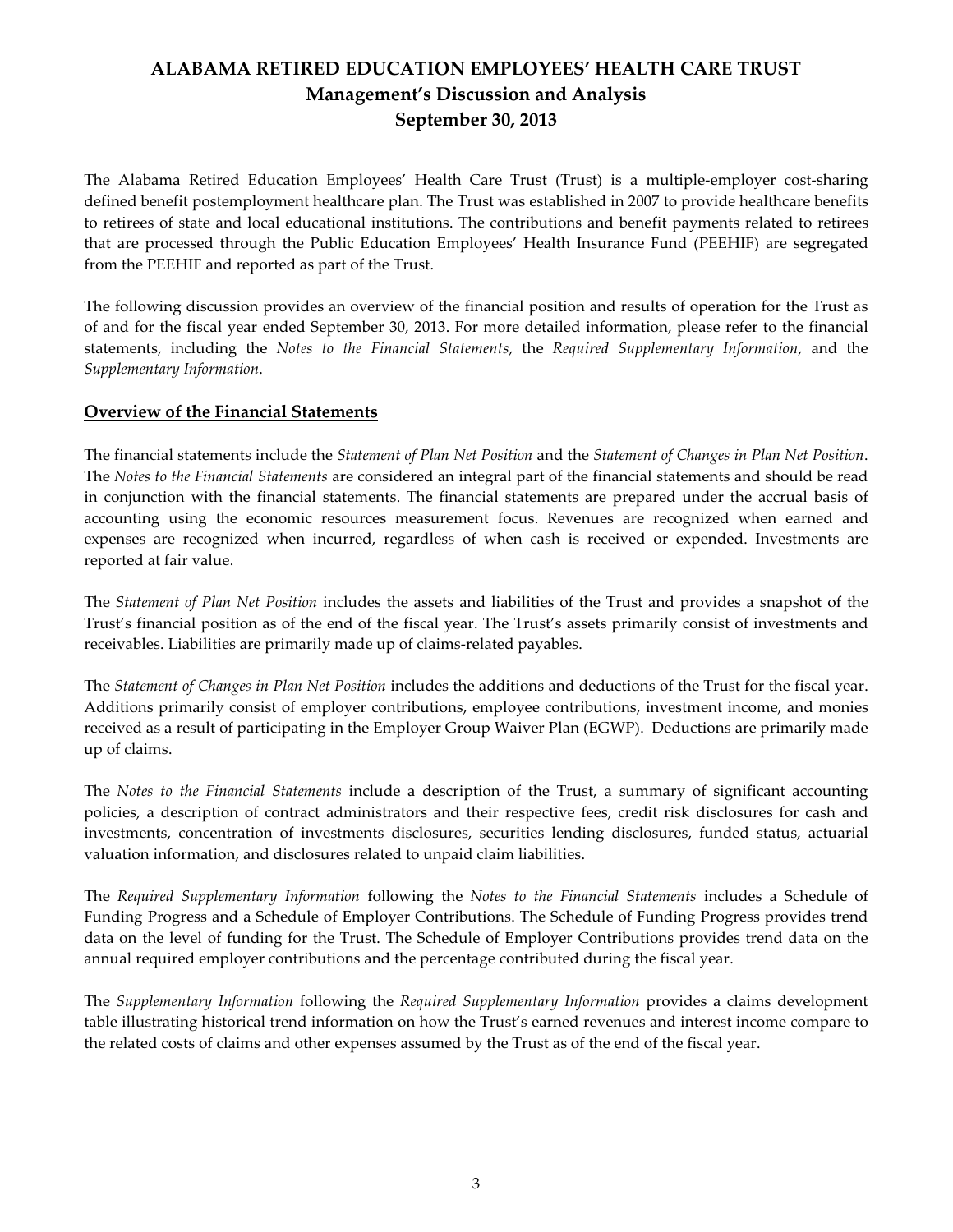## ALABAMA RETIRED EDUCATION EMPLOYEES' HEALTH CARE TRUST Management's Discussion and Analysis September 30, 2013

## Comparative Financial Statements

## **Summary Comparative Statement of Plan Net Position**

**As of September 30, 2013 and 2012**

(Amounts in Thousands)

|                                          |               |           |     |            |     |                 | % Increase |
|------------------------------------------|---------------|-----------|-----|------------|-----|-----------------|------------|
|                                          |               | 2013      |     | 2012       |     | <b>Variance</b> | (Decrease) |
| Assets                                   |               |           |     |            |     |                 |            |
| Receivables                              | \$            | 31.977    | \$. | 14,471     | \$. | 17,506          | 120.97     |
| Deposit with Claims-Paying Agent         |               | 684       |     | <b>200</b> |     | 484             | 242.00     |
| Investments                              |               | 1,073,575 |     | 953,268    |     | 120,307         | 12.62      |
| Invested Securities Lending Collateral   |               | 71,200    |     | 65,311     |     | 5,889           | 9.02       |
| <b>Total Assets</b>                      | <sup>\$</sup> | 1,177,436 | \$. | 1,033,250  | \$  | 144,186         | 13.95      |
| <b>Liabilities</b>                       |               |           |     |            |     |                 |            |
| Payables                                 | \$            | 10.319    | -S  | 17.621 \$  |     | (7,302)         | (41.44)    |
| Claims Incurred but Not Reported         |               | 20,977    |     | 20,040     |     | 937             | 4.68       |
| Securities Lending Collateral            |               | 71,200    |     | 65,311     |     | 5,889           | 9.02       |
| <b>Total Liabilities</b>                 |               | 102,496   |     | 102,972    |     | (476)           | (0.46)     |
| <b>Net Position Restricted for Other</b> |               |           |     |            |     |                 |            |
| <b>Postemployment Benefits</b>           | \$            | 1,074,940 | \$  | 930,278    | \$  | 144,662         | 15.55      |

#### (Amounts in Thousands) **Summary Comparative Statement of Changes in Plan Net Position For the Fiscal Years Ended September 30, 2013 and 2012**

|                                           |                 |               |                 |          | % Increase |
|-------------------------------------------|-----------------|---------------|-----------------|----------|------------|
|                                           | 2013            | 2012          | <b>Variance</b> |          | (Decrease) |
| <b>Additions</b>                          |                 |               |                 |          |            |
| Contributions                             | \$<br>443,275   | \$<br>432,575 | \$.             | 10,700   | 2.47       |
| Net Increase in Fair Value of Investments | 83,994          | 101,185       |                 | (17,191) | (16.99)    |
| Interest and Dividend Income              | 24,739          | 22,882        |                 | 1,857    | 8.12       |
| Securities Lending Income, Net            | 533             | 583           |                 | (50)     | (8.58)     |
| <b>Total Additions</b>                    | 552,541         | 557,225       |                 | (4,684)  | (0.84)     |
| <b>Deductions</b>                         |                 |               |                 |          |            |
| Benefits                                  | 407,879         | 404.880       |                 | 2,999    | 0.74       |
| <b>Change in Net Position</b>             | 144,662         | 152,345       |                 | (7,683)  | (5.04)     |
| <b>Net Position Restricted for Other</b>  |                 |               |                 |          |            |
| <b>Postemployment Benefits</b>            |                 |               |                 |          |            |
| Beginning of Year                         | 930,278         | 777,933       |                 | 152,345  | 19.58      |
| <b>End of Year</b>                        | \$<br>1,074,940 | \$<br>930,278 | \$              | 144,662  | 15.55      |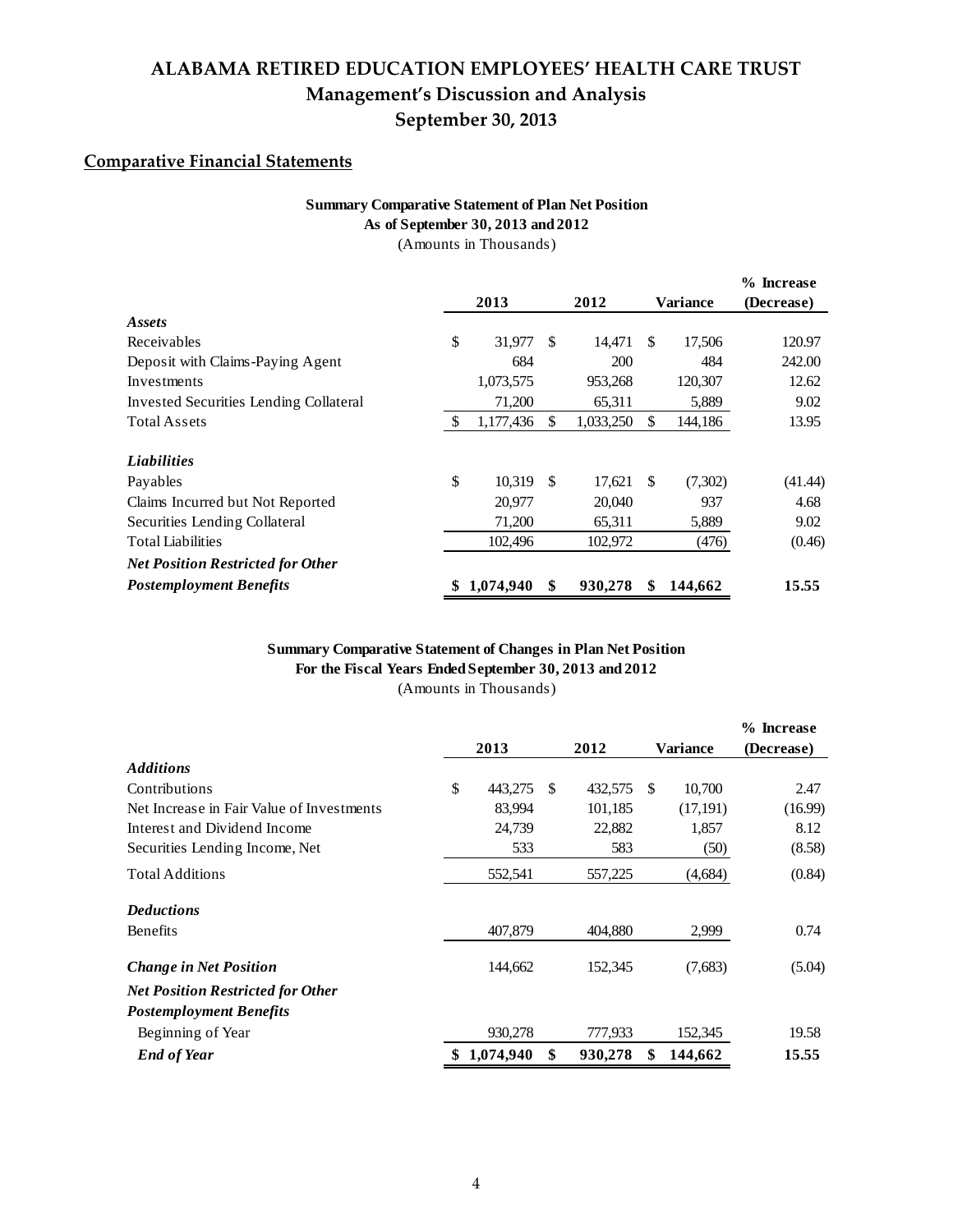# ALABAMA RETIRED EDUCATION EMPLOYEES' HEALTH CARE TRUST Management's Discussion and Analysis September 30, 2013

## Financial Highlights

- Investment sales receivable and investment purchases payable occur as a result of trade date accounting. The decrease in the receivable and payable for fiscal year 2013 was due to the value of securities traded in the current fiscal year and settling in the following fiscal year being smaller than the value of the securities accounted for using trade date accounting in the previous fiscal year.
- The Trust's annual rate of return on investments as calculated by State Street Bank and Trust Company, the Trust's investment custodian, was 11.34% for fiscal year 2013.
- The Trust's benefit expenses increased slightly during the fiscal year, primarily as a result of increases in the number of retirees participating in the healthcare plan.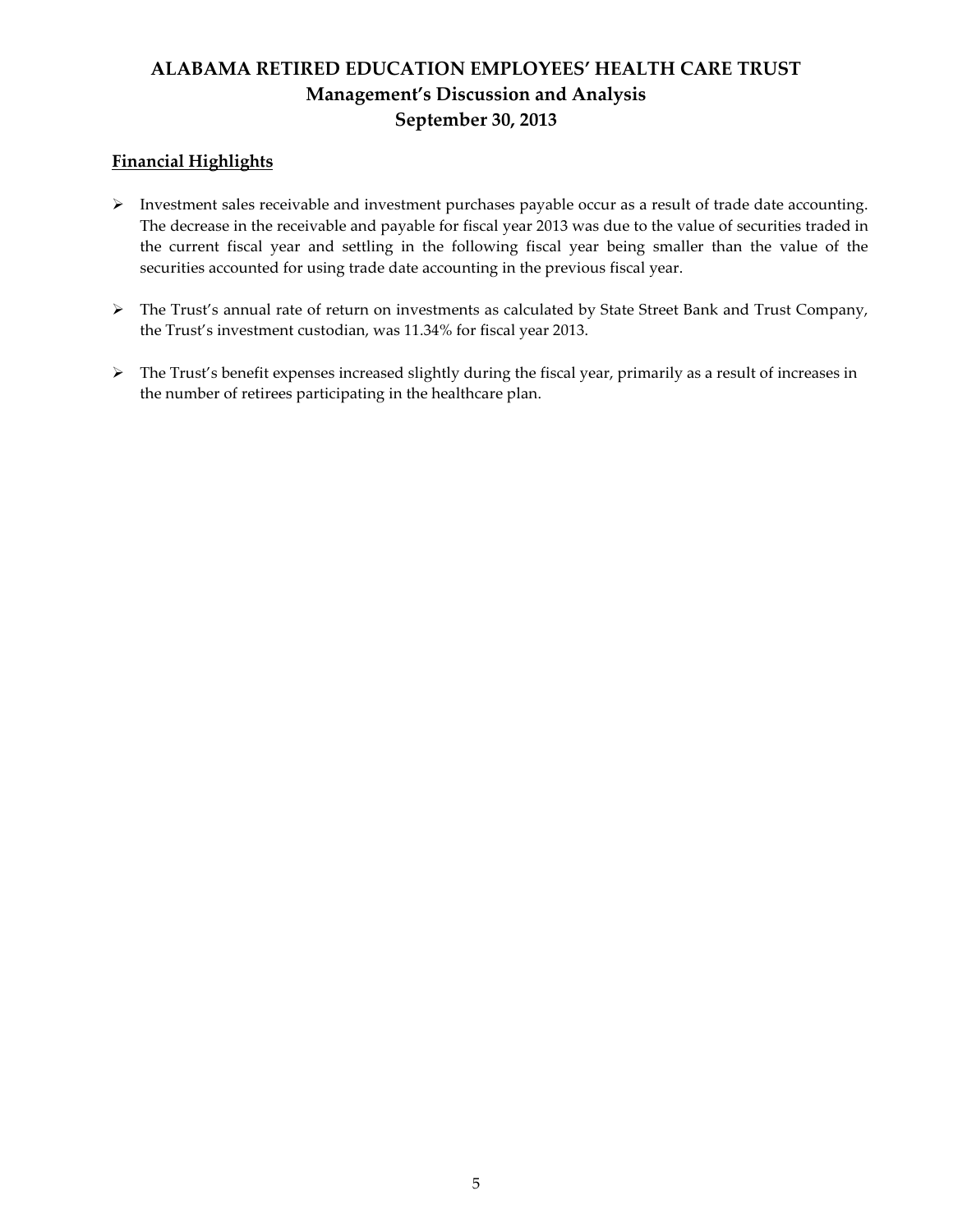#### **ALABAMA RETIRED EDUCATION EMPLOYEES' HEALTH CARE TRUST**

#### **Statement of Plan Net Position**

**September 30, 2013 with comparative amounts shown for 2012**

(Amounts in Thousands)

|                                                                  | 2013            | 2012          |
|------------------------------------------------------------------|-----------------|---------------|
| <b>Assets</b>                                                    |                 |               |
| Receivables                                                      |                 |               |
| Rebates - Prescription Drug Plan Manufacturer Rebates            | \$<br>7,778     | \$<br>3,968   |
| Medicare Part D Subsidy                                          |                 | 5,350         |
| <b>Interest and Dividends</b>                                    | 3,487           | 3,810         |
| <b>Investment Sales Receivable</b>                               | 3               | 1,343         |
| Employer Group Waiver Plan (EGWP)                                | 20,709          |               |
| <b>Total Receivables</b>                                         | 31,977          | 14,471        |
| Deposit with Claims-Paying Agent                                 | 684             | 200           |
| Investments, at Fair Value (Note 7)                              |                 |               |
| <b>Commercial Paper</b>                                          | 124,993         | 99,997        |
| <b>Money Market Funds</b>                                        | 27,139          | 41,173        |
| <b>U.S. Government Guaranteed Bonds</b>                          | 95,006          | 96,914        |
| <b>U.S. Agency Securities</b>                                    | 33,904          | 33,382        |
| Mortgage-backed Securities                                       | 47,682          | 46,862        |
| Corporate Bonds                                                  | 132,449         | 120,910       |
| <b>International Securities</b>                                  | 117,241         | 97,602        |
| <b>Common Stocks</b>                                             | 495,161         | 416,428       |
| <b>Total Investments</b>                                         | 1,073,575       | 953,268       |
| Invested Securities Lending Collateral (Note 7)                  | 71,200          | 65,311        |
| <b>Total Assets</b>                                              | 1,177,436       | 1,033,250     |
| <b>Liabilities</b>                                               |                 |               |
| Reported Claims Payable                                          | 9,625           | 14,679        |
| <b>Investment Purchases Payable</b>                              | 439             | 2,942         |
| Medicare Part D Subsidy Payable                                  | 255             |               |
| Claims Incurred but Not Reported                                 | 20,977          | 20,040        |
| Securities Lending Collateral (Note 7)                           | 71,200          | 65,311        |
| <b>Total Liabilities</b>                                         | 102,496         | 102,972       |
| <b>Net Position Restricted for Other Postemployment Benefits</b> | \$<br>1,074,940 | \$<br>930,278 |

See accompanying Notes to the Financial Statements.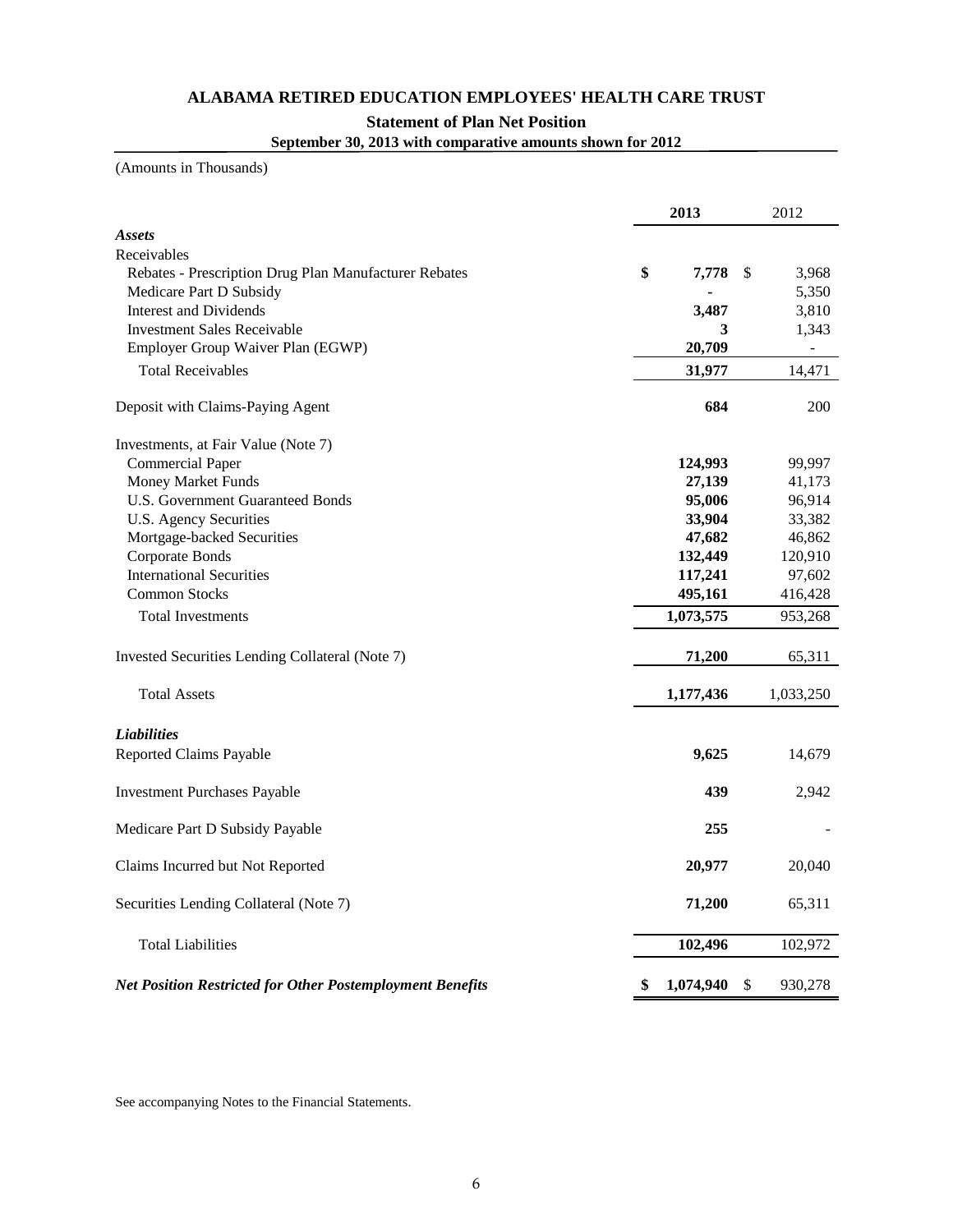## **ALABAMA RETIRED EDUCATION EMPLOYEES' HEALTH CARE TRUST**

## **Statement of Changes in Plan Net Position**

| (Amounts in Thousands)                                           |                 |               |
|------------------------------------------------------------------|-----------------|---------------|
|                                                                  | 2013            | 2012          |
| <b>Additions</b>                                                 |                 |               |
| Contributions                                                    |                 |               |
| Employee (Note 3)                                                | \$<br>98,215    | \$<br>97,392  |
| Employer (Note 3)                                                | 310,444         | 307,206       |
| Employer Group Waiver Plan (EGWP)                                | 28,340          |               |
| Medicare Part D Retiree Drug Subsidy                             | 6,276           | 27,977        |
| <b>Total Contributions</b>                                       | 443,275         | 432,575       |
| Investment Income (Note 7)                                       |                 |               |
| <b>From Investing Activities</b>                                 |                 |               |
| Net Increase in Fair Value of Investments                        | 83,994          | 101,185       |
| <b>Interest and Dividends</b>                                    | 24,739          | 22,882        |
| Total Investment Income from Investing Activities                | 108,733         | 124,067       |
| <b>From Securities Lending Activities</b>                        |                 |               |
| Securities Lending Income                                        | 756             | 814           |
| Less Securities Lending Expenses:                                |                 |               |
| <b>Borrower Rebates</b>                                          | 24              | 22            |
| <b>Management Fees</b>                                           | 199             | 209           |
| <b>Total Securities Lending Expenses</b>                         | 223             | 231           |
| Income from Securities Lending Activities, Net                   | 533             | 583           |
| <b>Total Investment Income</b>                                   | 109,266         | 124,650       |
| <b>Total Additions</b>                                           | 552,541         | 557,225       |
| <b>Deductions</b>                                                |                 |               |
| <b>Benefits</b>                                                  | 407,879         | 404,880       |
| <b>Total Deductions</b>                                          | 407,879         | 404,880       |
| <b>Change in Net Position</b>                                    | 144,662         | 152,345       |
| <b>Net Position Restricted for Other Postemployment Benefits</b> |                 |               |
| Beginning of Year                                                | 930,278         | 777,933       |
| <b>End of Year</b>                                               | \$<br>1,074,940 | \$<br>930,278 |

## **For the Fiscal Year Ended September 30, 2013 with comparative amounts shown for 2012**

See accompanying Notes to the Financial Statements.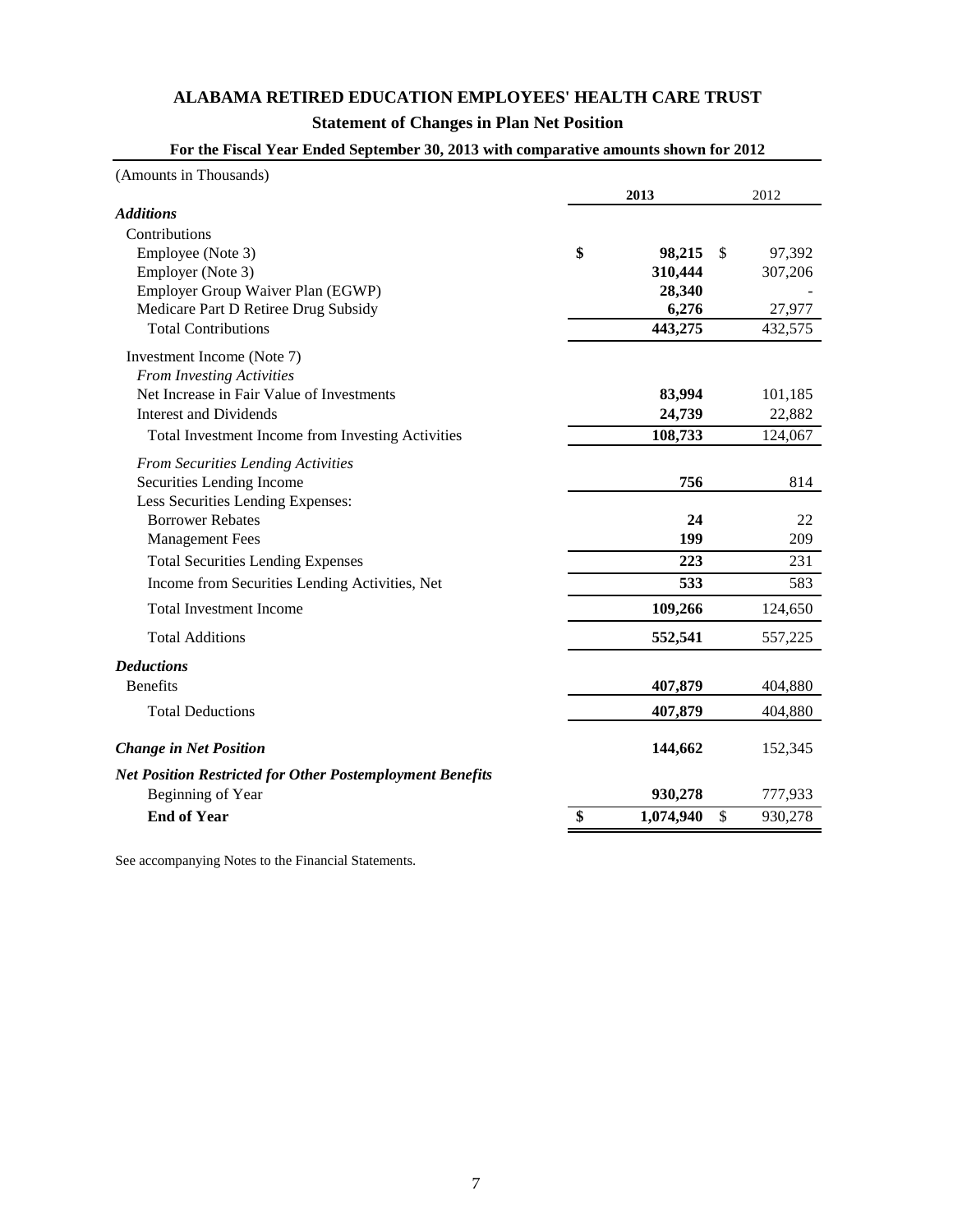## 1) Plan Description

The Alabama Retired Education Employees' Health Care Trust (Trust) is a cost-sharing multipleemployer defined benefit postemployment healthcare plan that administers healthcare benefits to the retirees of participating state and local educational institutions. The Trust was established under the Alabama Retiree Health Care Funding Act of 2007 which authorized and directed the Public Education Employees' Health Insurance Board (Board) to create an irrevocable trust to fund postemployment healthcare benefits to retirees. Active and retiree health insurance benefits are paid through the Public Education Employees' Health Insurance Fund (PEEHIF). In order to comply with the reporting requirements of GASB Statement 43, Financial Reporting for Postemployment Benefit Plans Other Than Pension Plans, the contributions and benefit payments related to retirees that are processed through the PEEHIF are segregated from the PEEHIF and reported as part of the Trust. In accordance with the Governmental Accounting Standards Board (GASB), the Trust is considered a component unit of the State of Alabama (State) and is included in the State's Comprehensive Annual Financial Report.

The PEEHIF was established in 1983 by the Alabama Legislature under the provisions of Act 83-455 to provide a uniform plan of health insurance for active and retired employees of state and local educational institutions which provide instruction at any combination of grades K-14 (collectively, eligible employees), and to provide a method for funding the benefits related to the plan. The four-year universities are eligible and may elect to participate in the plan. At this time, Jacksonville State University is the only university with active and retired members that has elected to participate in the plan. Responsibility for the establishment of the health insurance plan and its general administration and operations is vested in the Board. The Board is a corporate body for purposes of management of the health insurance plan. The Code of Alabama 1975, Section 16-25A-4 provides the Board with the authority to amend the benefit provisions in order to provide reasonable assurance of stability in future years for the plan. All assets of the PEEHIF are held in trust for the payment of health insurance benefits. The Teachers' Retirement System of Alabama (TRS) has been appointed as the administrator of the PEEHIF and, consequently, serves as the administrator of the Trust.

The assets of the Trust may not be used for any purpose other than to acquire permitted investments, pay administrative expenses, and provide postemployment healthcare benefits to or for retired employees and their dependents. The Alabama Legislature has no authority or power to appropriate the assets of the Trust. The Board periodically reviews the funds available in the PEEHIF and determines if excess funds are available. If excess funds are determined to be available in the PEEHIF, the Board authorizes a transfer of funds from the PEEHIF to the Trust.

As of September 30, 2013, there were 183 participating employers and 12 participating universities, and as of the latest actuarial valuation, there were 133,791 active members, 4,436 DROP members, 71,589 retired members, 22,941 spouses of retirees, and 1,737 survivors.

The Public Education Employees' Health Insurance Plan (PEEHIP) offers a basic hospital medical plan to active members and non-Medicare eligible retirees. Benefits include inpatient hospitalization for a maximum of 365 days without a dollar limit, inpatient rehabilitation, outpatient care, physician services, and prescription drugs.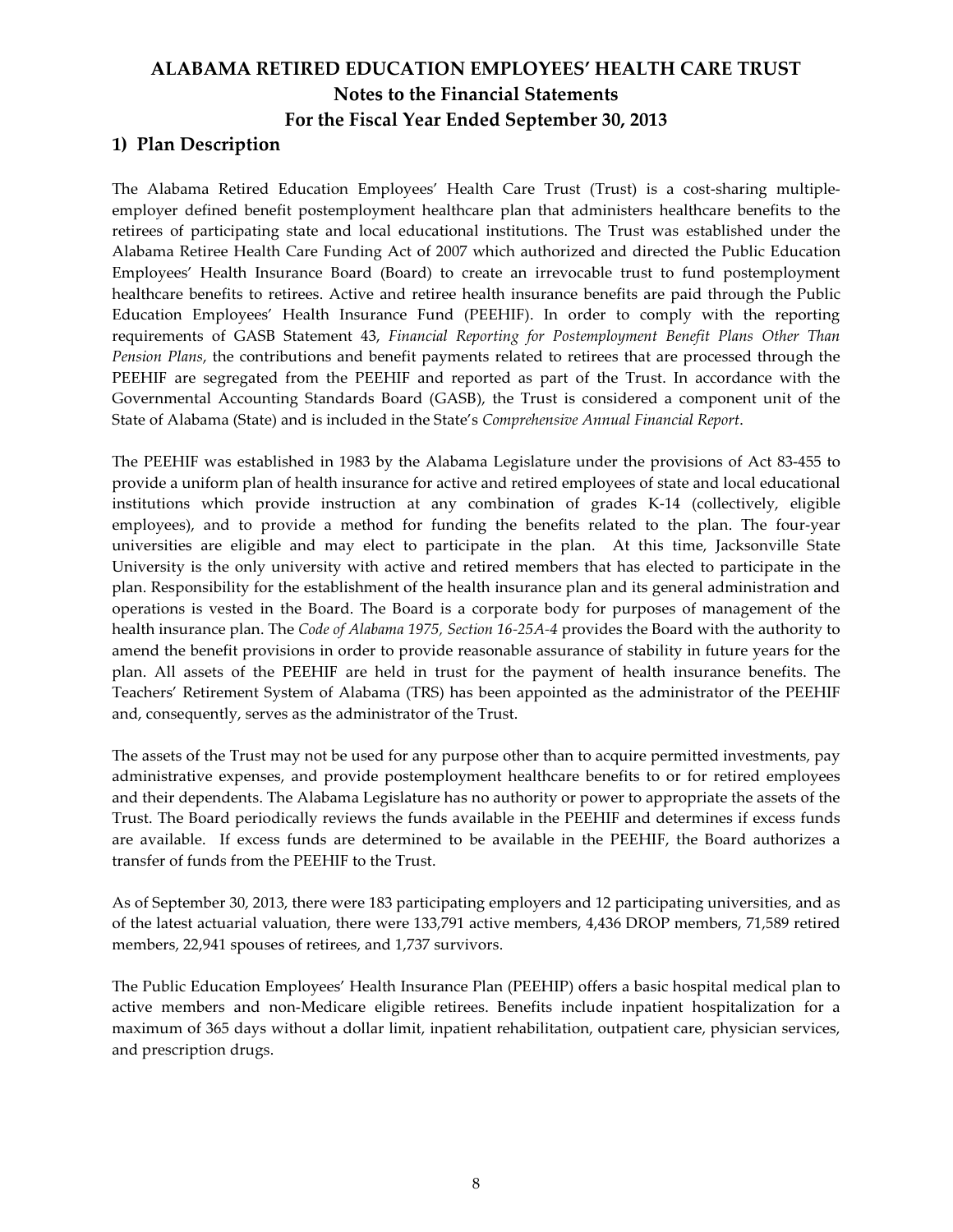# ALABAMA RETIRED EDUCATION EMPLOYEES' HEALTH CARE TRUST Notes to the Financial Statements For the Fiscal Year Ended September 30, 2013 1) Plan Description, Continued

Active employees and non-Medicare eligible retirees who do not have Medicare eligible dependents can enroll in a health maintenance organization (HMO) in lieu of the basic hospital medical plan. The HMO includes hospital medical benefits, dental benefits, vision benefits, and an extensive formulary. However, participants in the HMO are required to receive care from a participating physician in the HMO plan.

The PEEHIP offers four optional plans (Hospital Indemnity, Cancer, Dental, and Vision) that may be selected in addition to or in lieu of the basic hospital medical plan or HMO. The Hospital Indemnity Plan provides a per-day benefit for hospital confinement, maternity, intensive care, cancer, and convalescent care. The Cancer Plan covers cancer disease only and benefits are provided regardless of other insurance. Coverage includes a per-day benefit for each hospital confinement related to cancer. The Dental Plan covers diagnostic and preventative services, as well as basic and major dental services. Diagnostic and preventative services include oral examinations, teeth cleaning, x-rays, and emergency office visits. Basic and major services include fillings, general aesthetics, oral surgery not covered under a Group Medical Program, periodontics, endodontics, dentures, bridgework, and crowns. Dental services are subject to a maximum of \$1,250 per year for individual coverage and \$1,000 per person per year for family coverage. The Vision Plan covers annual eye examinations, eye glasses, and contact lens prescriptions.

PEEHIP members may opt to elect the PEEHIP Supplemental Plan as their hospital medical coverage in lieu of the PEEHIP Hospital Medical Plan. The PEEHIP Supplemental Plan provides secondary benefits to the member's primary plan provided by another employer. Only active and non-Medicare retiree members and dependents are eligible for the PEEHIP Supplemental Plan. There is no premium required for this plan, and the plan covers most out-of-pocket expenses not covered by the primary plan. The plan cannot be used as a supplement to Medicare, the PEEHIP Hospital Medical Plan, or the State or Local Governmental Plans administered by the State Employees' Insurance Board (SEIB).

## 2) Summary of Significant Accounting Policies

### A. Basis of Accounting

The Trust's financial statements are prepared under the accrual basis of accounting using the economic resources measurement focus. Plan member contributions are recognized in the period in which the contributions are due. Employer contributions are recognized when due pursuant to plan requirements. Benefits are recognized when due and payable in accordance with the terms of the plan. Subsequent events were evaluated by management through the date the financial statements were issued.

#### B. Cash

Cash consists of deposits held by the State Treasurer in the Trust's name. Deposits are entirely insured by the Federal Deposit Insurance Corporation or protected under the Security for Alabama Funds Enhancement (SAFE) Program. The Code of Alabama 1975 requires all State organizations to participate in the SAFE Program. The SAFE Program is a multiple financial institution collateral pool. The SAFE Program requires all public funds to be deposited in a financial institution designated by the State Treasurer as a qualified public depository.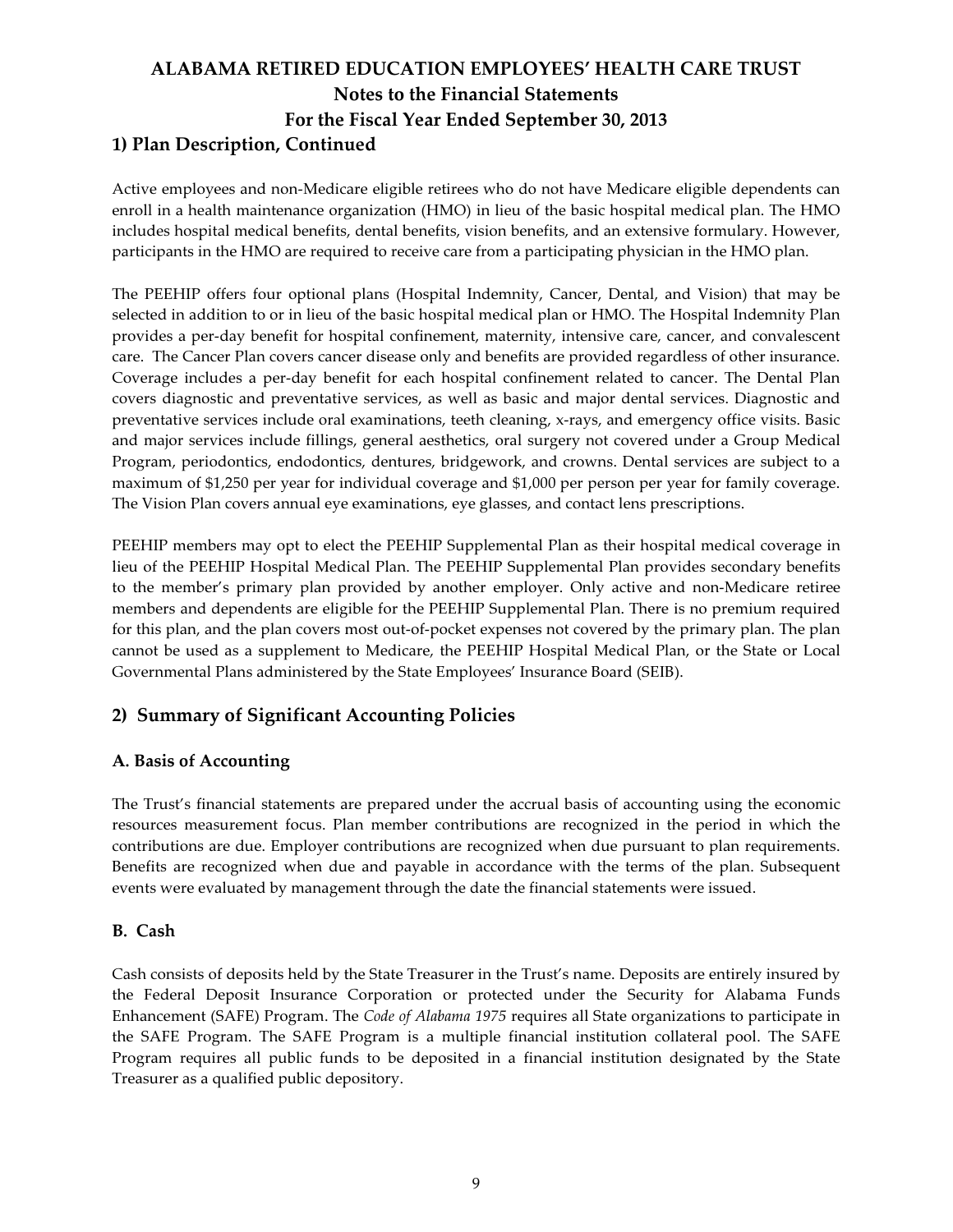### B. Cash, Continued

Each qualified public depository is required to pledge collateral in accordance with the rules established by the SAFE Board of Directors. In the event that a qualified public depository defaults or becomes insolvent and the pledged collateral is insufficient to satisfy the claims of public depositors, the Code of Alabama 1975, Section 41-14A-9(3) authorizes the State Treasurer to make assessments against the other qualified public depositories in the pool so that there will be no loss of public funds.

#### C. Investments

The Board has elected to have the Trust's assets invested by the Investment Staff of the TRS under the direction of the Secretary-Treasurer of the TRS. The Board has the responsibility and authority to invest and reinvest available funds, through the Secretary-Treasurer and Investment Committee, in bonds, mortgage-backed securities, common and preferred stock, and other investment vehicles with the care, skill, prudence, and diligence under the circumstances then prevailing that a prudent person acting in a like capacity and familiar with such matters would use. All plan assets are carried at fair value. Securities traded on national or international exchanges are valued at the last reported sales price at current exchange rates. Short-term investments are reported at cost, which approximates fair value. Mortgagebacked securities are reported based on future principal and interest payments discounted at the prevailing interest rate for similar instruments. The fair value of real estate investments is based on independent appraisals or cost, when cost approximates fair value. Generally, private placements are valued based on the selling price of similar investments sold in the open market. In those instances where there are no similar investments sold in the open market, an independent appraisal is performed to determine the fair value of the private placements.

#### D. Use of Estimates

The preparation of financial statements in conformity with generally accepted accounting principles requires management to make estimates and assumptions that affect the reported amounts and disclosures in the financial statements. Actual results may differ from these estimates.

#### E. Medicare Part D Retiree Drug Subsidy (RDS) and Employer Group Waiver Plan (EGWP)

The PEEHIF received funds for its participation in the Medicare Part D Retiree Drug Subsidy (RDS) program and the Employer Group Waiver Plan (EGWP) during fiscal year 2013. The RDS program was replaced with the EGWP beginning January 1, 2013. The amounts received from the EGWP and RDS program are a result of the PEEHIF continuing prescription drug coverage for Medicare eligible retirees and dependents. The EGWP payments not received by the end of the coverage period are recorded on the Statement of Plan Net Position as an Employer Group Waiver Plan (EGWP) receivable and are as follows:

#### Employer Group Waiver Plan (EGWP) Receivable

| (Amounts in Thousands)                             |   |        |  |  |  |  |  |
|----------------------------------------------------|---|--------|--|--|--|--|--|
| Coverage Gap Discount                              | S | 12.102 |  |  |  |  |  |
| Federal Catastrophic Reinsurance Subsidy           |   | 7.796  |  |  |  |  |  |
| Federal Low Income Cost Subsidy (LICS)             |   | 811    |  |  |  |  |  |
| Total Employer Group Waiver Plan (EGWP) Receivable |   | 20,709 |  |  |  |  |  |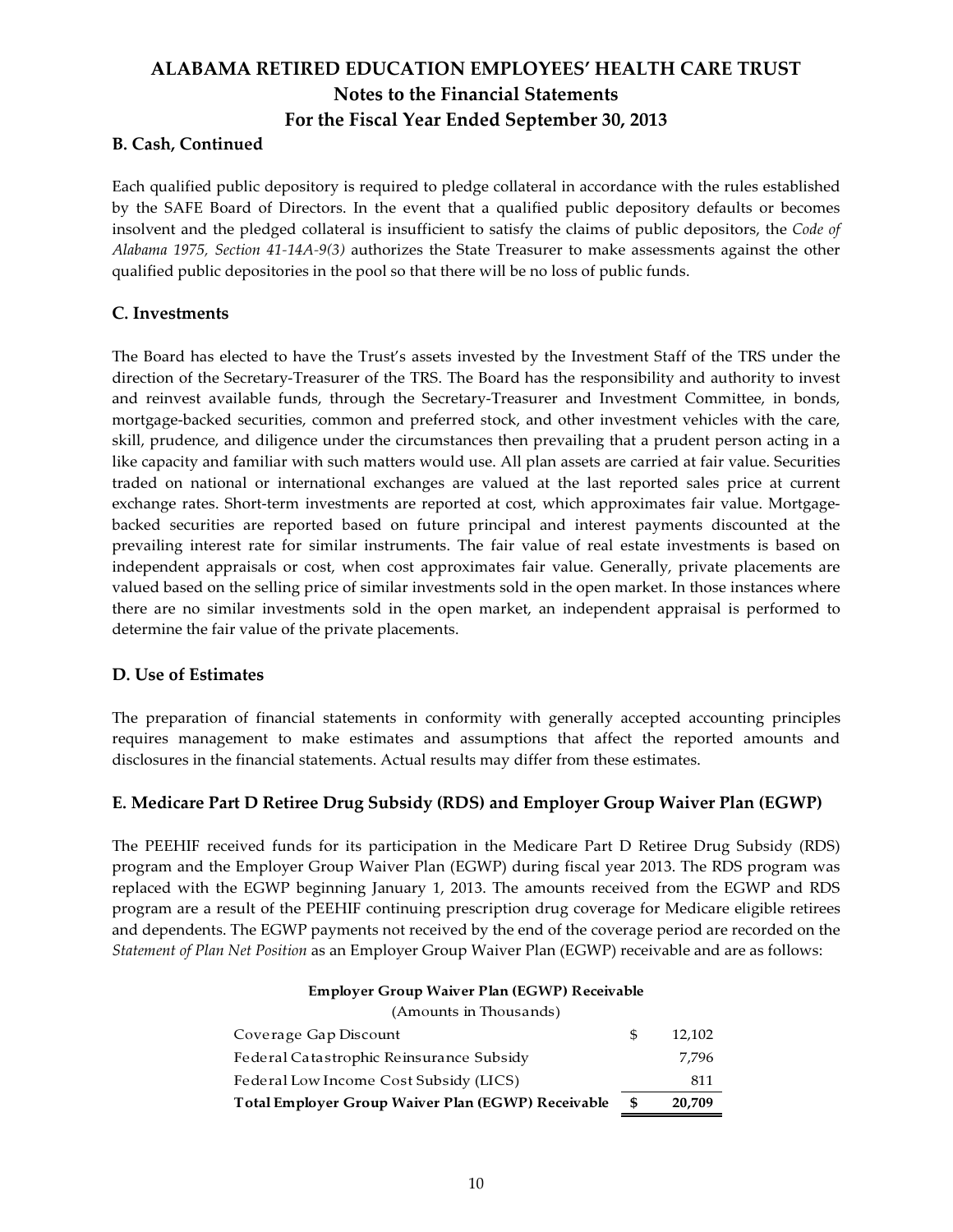## F. Unpaid Claims Liabilities

Claims liabilities are established based on the actual cost of claims reported but not settled and estimates of claims that have been incurred but not reported. Actual claims costs ultimately incurred may vary from estimated claims liabilities should the nature and frequency of actual claims vary from historical claims experience on which the estimates are based. Adjustments to claims liabilities are charged to expense in the periods in which they are made.

Unpaid claims liabilities are material estimates that are particularly susceptible to changes in the near term. Management believes the liabilities established for unpaid claims at September 30, 2013 are adequate to cover the ultimate net cost of claims, but the liabilities are necessarily based on estimates and accordingly, the amount ultimately paid will be more or less than such estimates.

### G. Comparative Statements

The basic financial statements include the prior fiscal year Statement of Plan Net Position and the Statement of Changes in Plan Net Position for comparative purposes only. Prior fiscal year note disclosures are not included. Therefore, the prior fiscal year basic financial statement presentation does not meet the minimum level of detail required for a presentation in conformity with generally accepted accounting principles. Accordingly, the prior fiscal year statements should be read in conjunction with the Trust's prior fiscal year financial report from which the prior fiscal year statements were derived.

### H. New Accounting Pronouncements

The Governmental Accounting Standards Board (GASB) issued GASB Statement No. 63, Financial Reporting of Deferred Outflows of Resources, Deferred Inflows of Resources and Net Position, in June 2011 to be effective for fiscal years beginning after December 15, 2011. GASB Statement No. 63 amends the net asset reporting requirements in Statement No. 34, Basic Financial Statements-and Management's Discussion and Analysis-for State and Local Governments, and other pronouncements by incorporating deferred outflows of resources and deferred inflows of resources into the definitions of the required components of the residual measure and by renaming that measure as net position, rather than net assets. The requirements set forth in GASB Statement No. 63 were implemented by the Trust for fiscal year 2013.

## 3) Contributions

The Code of Alabama, Section 16-25A-8 and the Code of Alabama, Section, 16-25A-8.1 provide the Board with the authority to set the contribution requirements for plan members and the authority to set the employer contribution requirements for each require class, respectively. Additionally, the Board is required to certify to the Governor and the Legislature, the amount, as a monthly premium per active employee, necessary to fund the coverage of active and retired member benefits for the following fiscal year. The Legislature then sets the premium rate in the annual appropriation bill.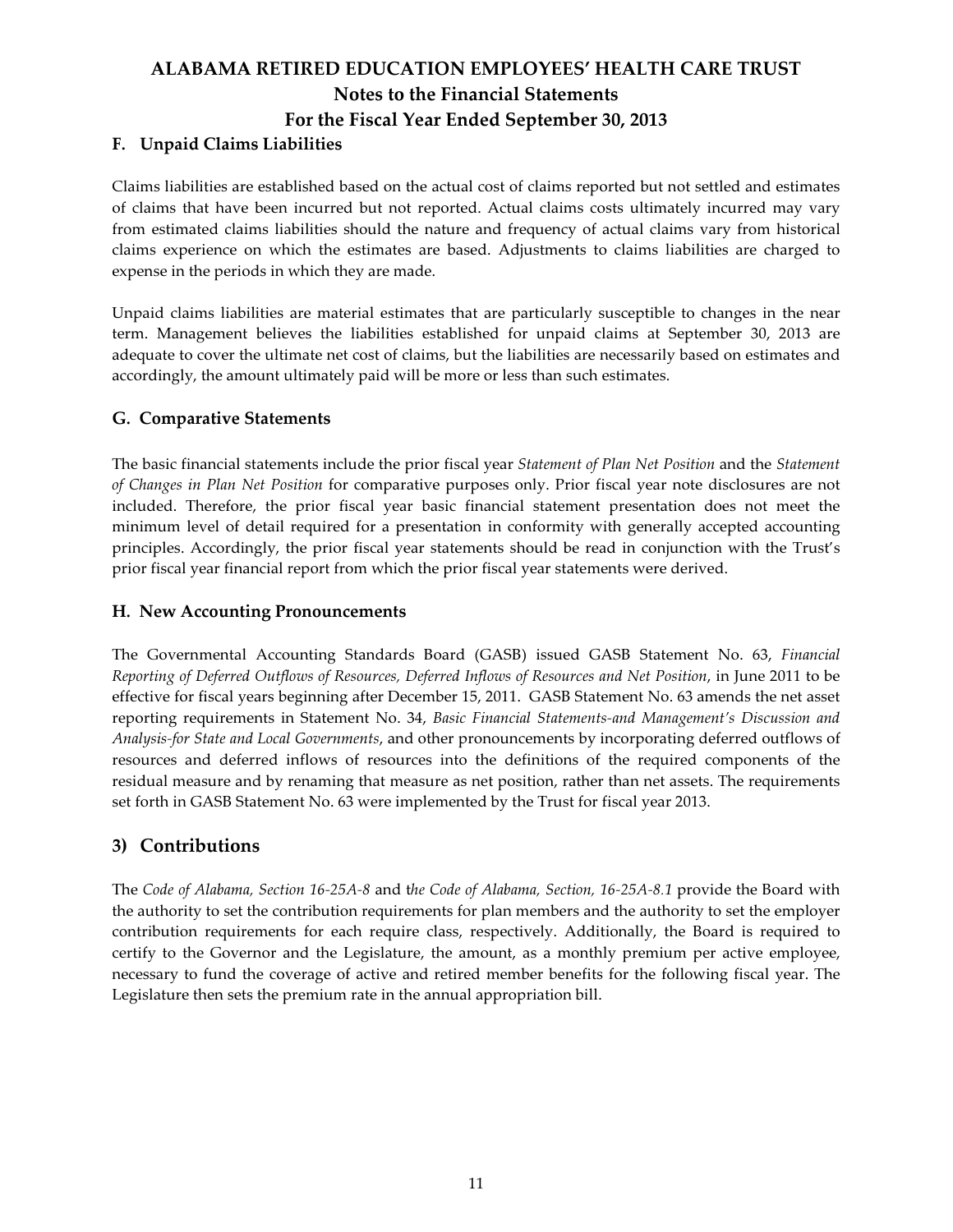## ALABAMA RETIRED EDUCATION EMPLOYEES' HEALTH CARE TRUST Notes to the Financial Statements For the Fiscal Year Ended September 30, 2013 3) Contributions, Continued

For employees who retired after September 30, 2005, but before January 1, 2012, the employer contribution of the health insurance premium set forth by the Board for each retiree class is reduced by 2% for each year of service less than 25 and increased by 2% percent for each year of service over 25 subject to adjustment by the Board for changes in Medicare premium costs required to be paid by a retiree. In no case does the employer contribution of the health insurance premium exceed 100% of the total health insurance premium cost for the retiree.

For employees who retired after December 31, 2011, the employer contribution to the health insurance premium set forth by the Board for each retiree class is reduced by 4% for each year of service less than 25 and increased by 2% for each year over 25, subject to adjustment by the Board for changes in Medicare premium costs required to be paid by a retiree. In no case does the employer contribution of the health insurance premium exceed 100% of the total health insurance premium cost for the retiree. For employees who retired after December 31, 2011, who are not covered by Medicare, regardless of years of service, the employer contribution to the health insurance premium set forth by the Board for each retiree class is reduced by a percentage equal to 1% multiplied by the difference between the Medicare entitlement age and the age of the employee at the time of retirement as determined by the Board. This reduction in the employer contribution ceases upon notification to the Board of the attainment of Medicare coverage.

Each year, the State specifies the monthly employer rate that participating school systems must contribute for each active employee. The monthly employer rate for fiscal year 2013 was \$714 per active participant. In accordance with the 2013 budget established by the Alabama Legislature, participating school systems paid the required monthly employer rate of \$714 on behalf of each active employee. Approximately, 30.38% of the employer contributions were used to assist in funding retiree benefit payments in 2013. Act 2003-473 requires universities that do not participate in the PEEHIP to pay the required monthly rate for each university retiree who participates in the plan. The required monthly employer rate for fiscal year 2013 was \$336 per university retiree. In addition to the employer payments each month, retirees are required to pay certain premium amounts. The required monthly contribution rates for fiscal year 2013 are as follows:

#### Retired Member Rates

-Individual Coverage/Non-Medicare Eligible - \$151.00

-Family Coverage/Non-Medicare Eligible Retired Member and Non-Medicare Eligible Dependent(s) - \$391.00

-Family Coverage/Non-Medicare Eligible Retired Member and Dependent Medicare Eligible - \$250.00 -Individual Coverage/Medicare Eligible Retired Member - \$10.00

-Family Coverage/Medicare Eligible Retired Member and Non-Medicare Eligible Dependent(s) - \$250.00 -Family Coverage/Medicare Eligible Retired Member and Dependent Medicare Eligible - \$109.00

-Tobacco surcharge - \$28.00 per month

-PEEHIP Supplemental Plan - \$0

-Optional Plans (Hospital Indemnity, Cancer, Dental, Vision) – up to two optional plans can be taken by retirees at no cost if the retiree is not also taking one of the Hospital Medical Plans. Otherwise, retirees can purchase the Optional Plans at the normal monthly rate of \$38.00 or \$45.00 for family dental. -Members who retired on or after October 1, 2005, and before January 1, 2012, pay 2% of the employer premium for each year under 25 years of service, and for each year over 25 years of service, the retiree premium is reduced by 2%.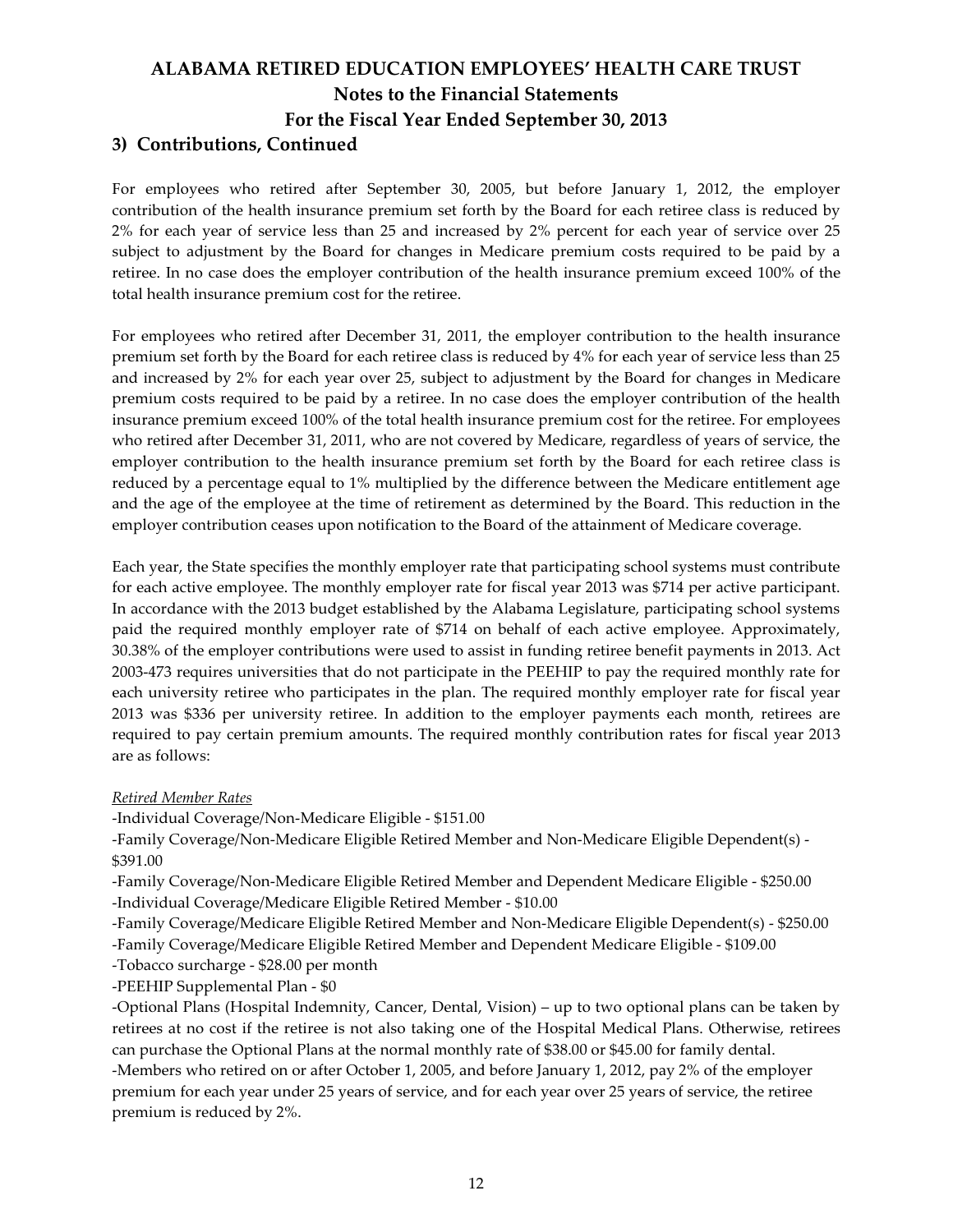## 3) Contributions, Continued

-Employees who retire on or after January 1, 2012, with less than 25 years of service, are required to pay 4% for each year under 25 years of service. Additionally, non-Medicare eligible employees who retire on or after January 1, 2012 are required to pay 1% more for each year less than age 65 (age premium) and to pay the net difference between the active employee subsidy and the non-Medicare eligible retiree subsidy (subsidy premium). When the retiree becomes Medicare eligible, the age and subsidy premium no longer applies. However, the years of service premium (if applicable to the retiree) will continue to be applied throughout retirement. These changes are being phased in over a five year period.

#### Surviving Spouse Rates

-Surviving Spouse Non-Medicare Eligible - \$671.00 -Surviving Spouse Non-Medicare Eligible and Dependent Non-Medicare Eligible - \$860.00 -Surviving Spouse Non-Medicare Eligible and Dependent Medicare Eligible - \$829.00 -Surviving Spouse Medicare Eligible - \$317.00 -Surviving Spouse Medicare Eligible and Dependent Non-Medicare Eligible - \$506.00 -Surviving Spouse Medicare Eligible and Dependent Medicare Eligible - \$475.00

## 4) Funding Status and Funding Progress

As of the most recent actuarial valuation, the funded status of the plan was as follows:

#### **FUNDED STATUS (Amounts in Thousands)**

|                            |                        |                           |                     |                      |                        | UAAL as a                                    |
|----------------------------|------------------------|---------------------------|---------------------|----------------------|------------------------|----------------------------------------------|
|                            |                        |                           |                     | <b>Funded</b>        |                        | Percentage of                                |
| <b>Actuarial Valuation</b> | <b>Actuarial Value</b> | <b>Actuarial Accrued</b>  | <b>Unfunded AAL</b> | <b>Ratio</b> $(\% )$ | <b>Covered Payroll</b> | <b>Covered Payroll</b>                       |
| Date                       | of Assets (a)          | Liability $(AAL)$ (b) $\$ | $(UAAL)$ (b-a)      | (a/b)                | ( c )                  | $(\mathbf{b}\text{-}\mathbf{a})/\mathbf{c})$ |
| 09/30/2012 \$              | 930.278                | 8.957.154 \$<br>- \$      | 8.026.876           | $10.4\%$ \$          | 6.222.316              | 129.0%                                       |
| § Projected Unit Credit    |                        |                           |                     |                      |                        |                                              |

The required schedule of funding progress immediately following the Notes to the Financial Statements presents multi-year trend information related to the changes in the actuarial value of plan assets over time relative to the actuarial accrued liability for benefits.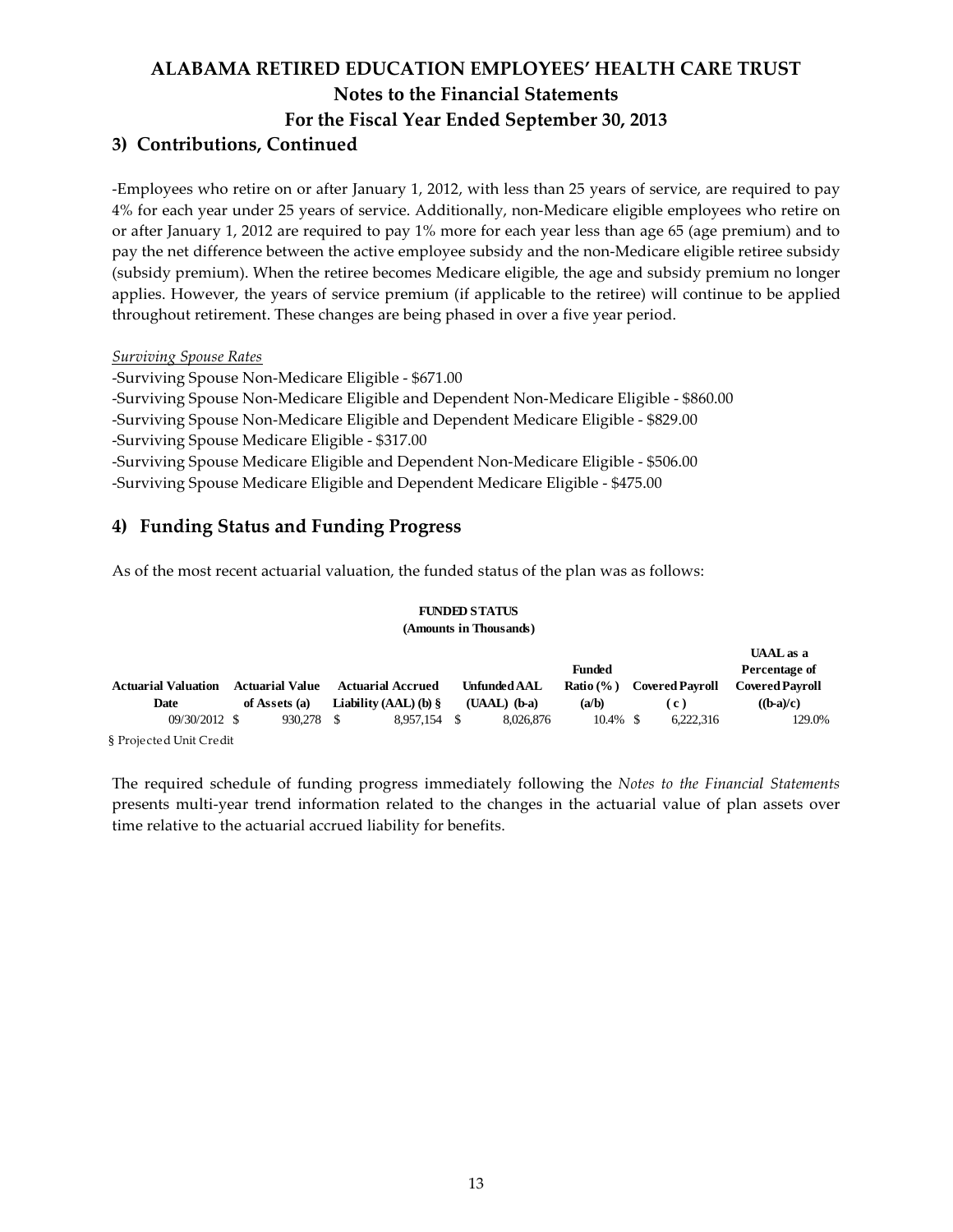# ALABAMA RETIRED EDUCATION EMPLOYEES' HEALTH CARE TRUST Notes to the Financial Statements For the Fiscal Year Ended September 30, 2013 5) Actuarial Method and Assumptions

The projection of future benefit payments for an ongoing plan involves estimates of the value of reported amounts and assumptions about the probability of occurrence of events far into the future. Therefore, the actuarially determined amounts are subject to continual revision as actual results are compared to past expectations and new estimates are made about the future. The actuarial calculations are based on the benefits provided under the terms of the plan in effect at the time of each valuation and on the pattern of sharing of costs between the employer and plan members to that point. The valuation does not anticipate future changes in the pattern of sharing of costs between employers and plan members. The methods and assumptions used include techniques that are designed to reduce the effects of short-term volatility in actuarial accrued liabilities, consistent with the long-term perspective of the calculations. Information related to the most recent actuarial valuation, including the actuarial method and assumptions is as follows:

| <b>Valuation Date</b>                  | 9/30/2012                  |
|----------------------------------------|----------------------------|
| <b>Actuarial Cost Method</b>           | Projected Unit Credit      |
| <b>Amortization Method</b>             | Level percent of pay, open |
| Remaining Amortization Period          | 29 years, closed           |
| <b>Asset Valuation Method</b>          | Market Value of Assets     |
| Actuarial Assumptions:                 |                            |
| Investment Rate of Return <sup>*</sup> | 5.00%                      |
| Medical Cost Trend Rate*               |                            |
| Pre-Medicare                           | 8.50%                      |
| Medicare Eligible                      | 7.00%                      |
| <b>Ultimate Trend Rate</b>             |                            |
| Pre-Medicare                           | 5.00%                      |
| Medicare Eligible                      | 5.00%                      |
| Year of Ultimate Trend Rate            | 2017                       |
| Dental Trend Rate                      | 5.00%                      |
| * Includes inflation at 3.00%          |                            |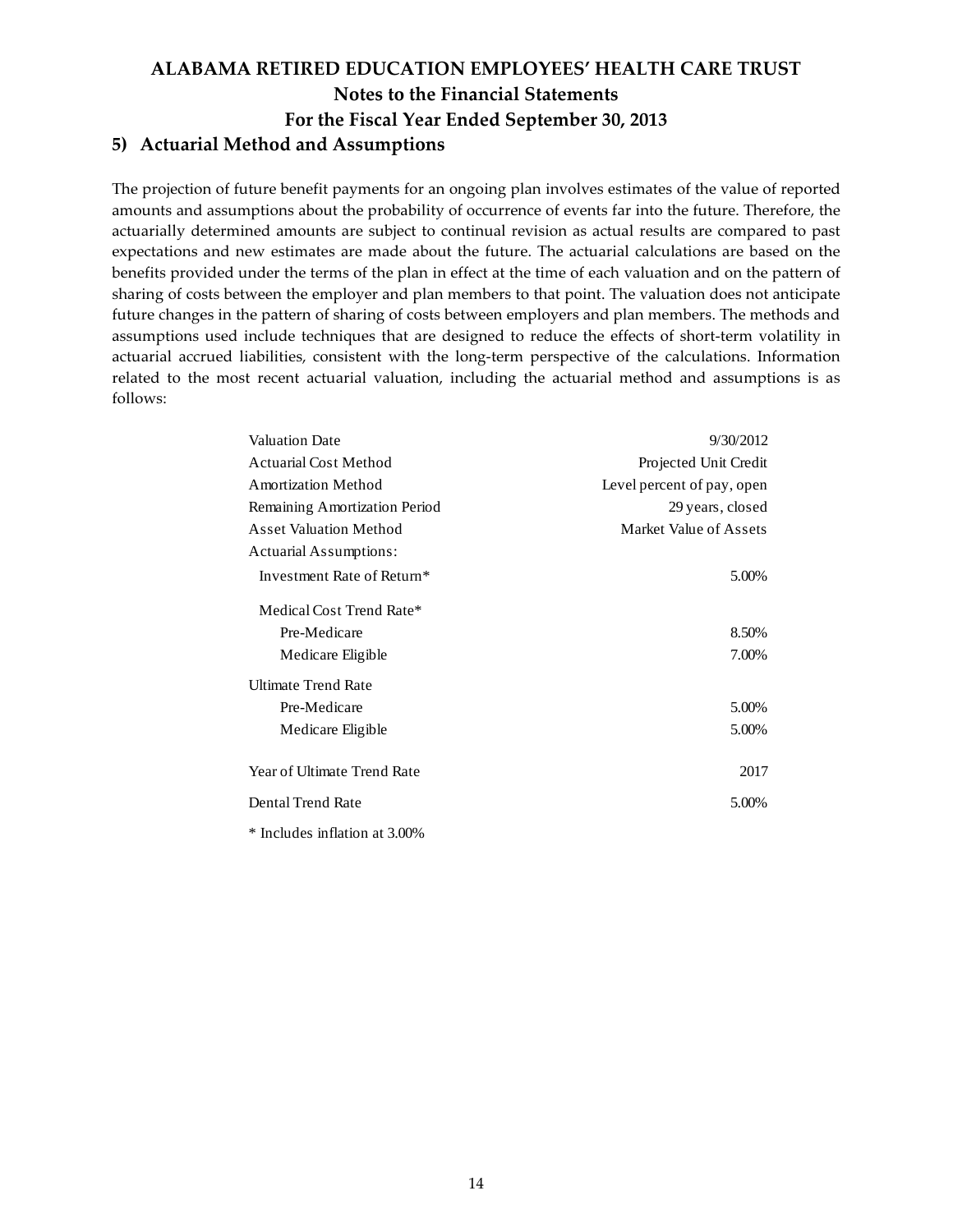## 6) Contract Administrators

 Blue Cross and Blue Shield of Alabama (BCBS), under contract with the Board, administered medical claims incurred in accordance with the plan. The BCBS administrative fee was \$10.45 per month per contract.

 MedImpact, under contract with the Board, administered claims under the prescription drug plan. The MedImpact administrative fee was \$0.75 per prescription.

 Southland Benefit Solutions, LLC (Southland) under contract with the Board, administered claims under the optional plans. The processing fees per month per contract were \$0.75 for Group Hospital Indemnity, \$0.61 for Group Cancer, \$1.08 for Group Vision, and \$1.40 for Group Dental.

## 7) Investments

### A. Investment Risks

Investments are subject to certain types of risks, including interest rate risk, custodial credit risk, credit quality risk, and foreign currency risk. The following describes those risks and the Trust's policies regarding those risks:

Interest Rate Risk – The fair value of fixed-maturity investments fluctuate in response to changes in market interest rates. Increases in prevailing interest rates generally translate into decreases in the fair value of those instruments. The fair value of interest sensitive instruments may also be affected by the creditworthiness of the issuer, prepayment options, relative values of alternative investments, and other general market conditions. Certain fixed maturity investments have call provisions that could result in shorter maturity periods.

Custodial Credit Risk – Custodial credit risk is the risk that an entity will not be able to recover the value of its investments or collateral securities that are in the possession of an outside party if the counterparty fails. The Trust's custodial credit risk policy requires the custodial agent to hold or direct its agents or sub custodians to hold, for the account of the Trust, all securities and other non-cash property other than securities in the Federal Reserve book-entry system, in a clearing agency which acts as a securities depository, or in another book-entry system. The Trust's safekeeping agent holds all investments of the Trust in the Trust's name with the exception of securities purchased with securities lending cash collateral.

Credit Quality – Nationally recognized statistical rating organizations provide ratings of debt securities quality based on a variety of factors, such as the financial condition of the issuers, which provide investors with some idea of the issuer's ability to meet its obligations. Domestic fixed-maturity investments may consist of rated or non-rated securities. The Trust may hedge against the possible adverse effects of currency fluctuations on its portfolio of international fixed income obligations when it is considered appropriate. Short-term investments may consist of commercial paper rated at least A-2 and/or P-2, repurchase agreements, short-term U.S. securities, and other money market investments.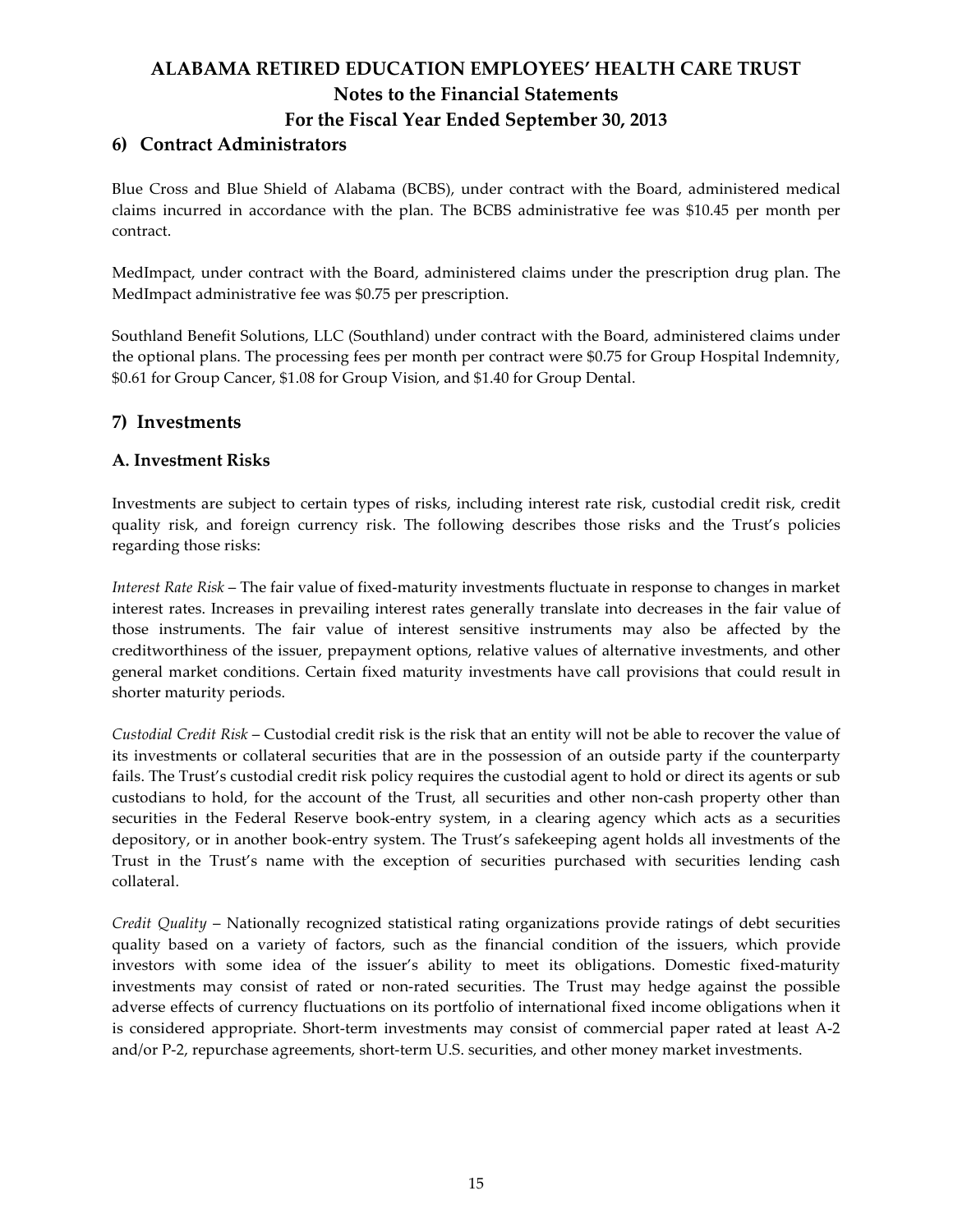### A. Investment Risks, Continued

Foreign Currency Risk – Foreign currency risk is the risk that changes in exchange rates will adversely affect the fair value of an investment. In order for an international security to be eligible for purchase by the Trust, the issuing company must be incorporated in a country whose debt securities are eligible for purchase as discussed above, and the fair value of the aggregate outstanding equity of the issuing company must be at least \$100 million.

Concentration of Credit Risk – The investment policies limit the aggregate amount that can be invested in each class of investments. The policy limits are as follows:

- Domestic Fixed Income Limited to 50% of the fair value of the Trust's aggregate portfolio.
- International Fixed Income Limited to 10% of the fair value of the Trust's total portfolio.
- Domestic Equity Limited to 65% of the fair value the Trust's aggregate portfolio.
- International Equity Limited to 25% of the aggregate fair value of the Trust's total portfolio. The Trust may not purchase or hold more than 5% of any class of the outstanding stock of a company.
- Real Estate Limited to 15% of the book value of the Trust's portfolio.
- Alternative Investments (mezzanine financing, LBO's, venture capital, limited partnerships, futures, commodities and derivative investments) - Limited to 5% of the book value of the Trust's aggregate portfolio.
- Short-term Investments Limited to 20% of the fair value of the Trust's aggregate portfolio.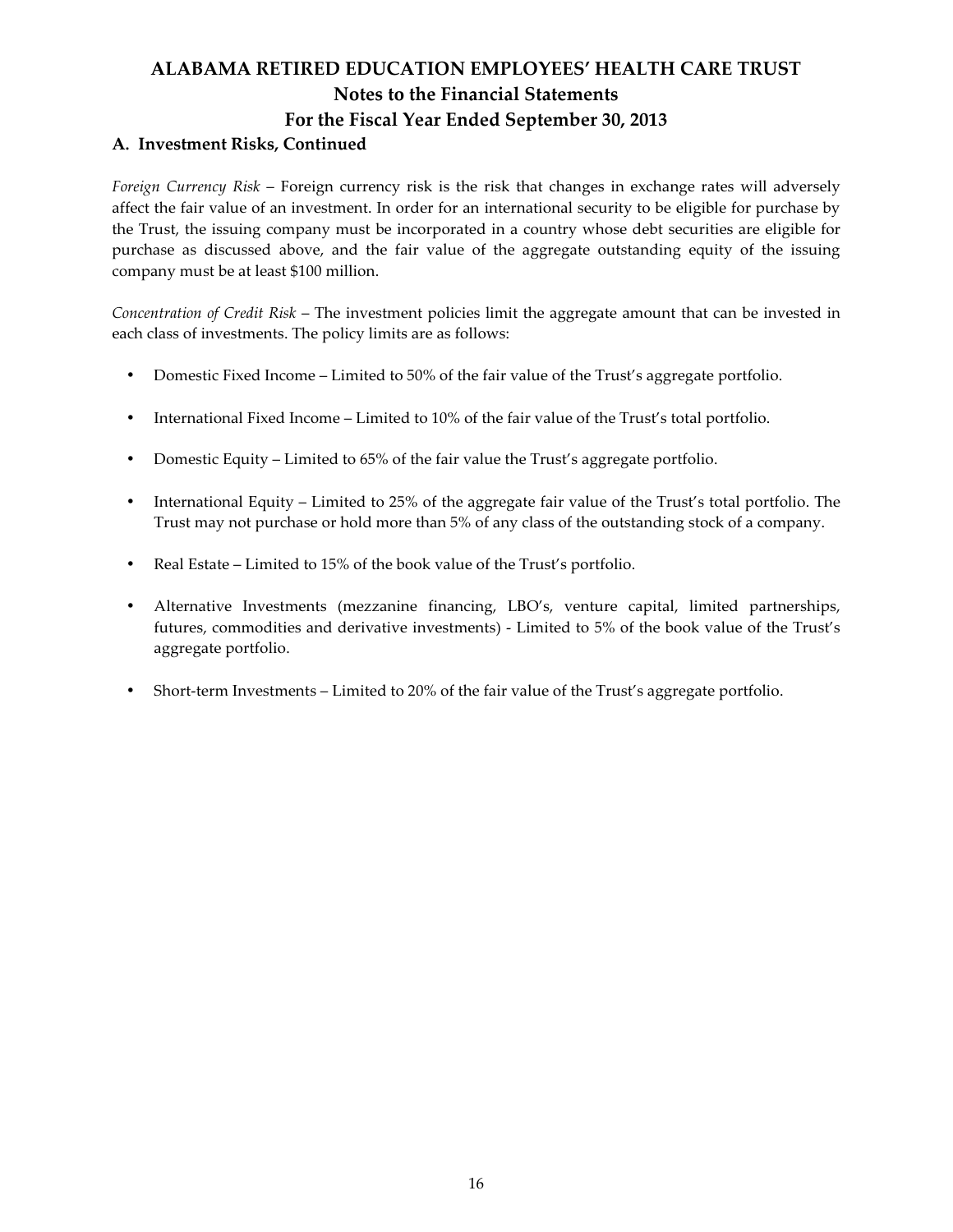## A. Investment Risks, Continued

The following table provides information concerning the fair value and interest rate risk of the Trust's investments as of September 30, 2013.

|                                     |               |               | <b>INVESTMENTS</b>                |            |            |                        |                                   |               |
|-------------------------------------|---------------|---------------|-----------------------------------|------------|------------|------------------------|-----------------------------------|---------------|
|                                     |               |               | Maturity in Years at Fair Value   |            |            |                        |                                   |               |
| <b>Type of Investment</b>           | Less Than 1   |               | (Amounts in Thousands)<br>$1 - 5$ |            | $6 - 10$   | <b>More Than</b><br>10 | <b>Total Fair</b><br><b>Value</b> | Cost          |
| <b>Fixed Maturity</b>               |               |               |                                   |            |            |                        |                                   |               |
| Money Market Funds                  | \$<br>27,139  | - \$          |                                   | \$         |            | \$                     | \$<br>27,139                      | \$<br>27,139  |
| Commercial Paper                    | 124,993       |               |                                   |            |            |                        | 124,993                           | 124,993       |
| <b>U.S Agency</b>                   | 781           |               | 19,188                            |            | 12,717     | 1,218                  | 33,904                            | 32,861        |
| <b>U.S. Government Guaranteed</b>   | ÷,            |               | 22,330                            |            | 68,535     | 4,141                  | 95,006                            | 95,206        |
| Corporate Bonds                     | 36,513        |               | 49,059                            |            | 29,097     | 17,780                 | 132,449                           | 128,597       |
| <b>GNMAs</b>                        |               |               | $\overline{a}$                    |            |            | 6,672                  | 6,672                             | 6,844         |
| Collateralized Mortgage Obligations |               |               | 1,462                             |            | ÷,         | 39,548                 | 41,010                            | 41,223        |
| <b>Total Fixed Maturity</b>         | \$<br>189,426 | $\mathcal{S}$ | 92,039                            | $\sqrt{3}$ | 110,349 \$ | 69,359                 | 461,173                           | 456,863       |
| Equities                            |               |               |                                   |            |            |                        |                                   |               |
| Domestic                            |               |               |                                   |            |            |                        | 495,161                           | 350,689       |
| International                       |               |               |                                   |            |            |                        |                                   |               |
| <b>Emerging Markets</b>             |               |               |                                   |            |            |                        |                                   |               |
| United Kingdom - Pound Sterling     |               |               |                                   |            |            |                        | 25,499                            | 23,403        |
| Japan - Yen                         |               |               |                                   |            |            |                        | 25,243                            | 23,693        |
| France - Euro                       |               |               |                                   |            |            |                        | 11,488                            | 11,475        |
| Germany - Euro                      |               |               |                                   |            |            |                        | 10,256                            | 9,501         |
| Switzerland - Franc                 |               |               |                                   |            |            |                        | 10,769                            | 7,940         |
| Netherlands - Euro                  |               |               |                                   |            |            |                        | 3,118                             | 3,117         |
| Italy - Euro                        |               |               |                                   |            |            |                        | 2,515                             | 3,693         |
| Ireland - Euro                      |               |               |                                   |            |            |                        | 340                               | 311           |
| Spain - Euro                        |               |               |                                   |            |            |                        | 3,750                             | 4,950         |
| Australia - Dollar                  |               |               |                                   |            |            |                        | 9,414                             | 8,106         |
| Singapore - Dollar                  |               |               |                                   |            |            |                        | 1,816                             | 1,539         |
| Belgium - Euro                      |               |               |                                   |            |            |                        | 1,467                             | 1,198         |
| Finland - Euro                      |               |               |                                   |            |            |                        | 1,031                             | 1,631         |
| Hong Kong - Dollar                  |               |               |                                   |            |            |                        | 3,495                             | 2,913         |
| Sweden - Krona                      |               |               |                                   |            |            |                        | 3,655                             | 2,506         |
| Denmark - Krone                     |               |               |                                   |            |            |                        | 1,382                             | 883           |
| Israel - Shekel                     |               |               |                                   |            |            |                        | 555                               | 677           |
| Norway - Krone                      |               |               |                                   |            |            |                        | 975                               | 893           |
| Austria - Euro                      |               |               |                                   |            |            |                        | 375                               | 421           |
| New Zealand - Dollar                |               |               |                                   |            |            |                        | 98                                | 84            |
| <b>Total International Equities</b> |               |               |                                   |            |            |                        | 117,241                           | 108,934       |
| <b>Total Equities</b>               |               |               |                                   |            |            |                        | 612,402                           | 459,623       |
| <b>Total Investments</b>            |               |               |                                   |            |            |                        | \$1,073,575                       | \$<br>916,486 |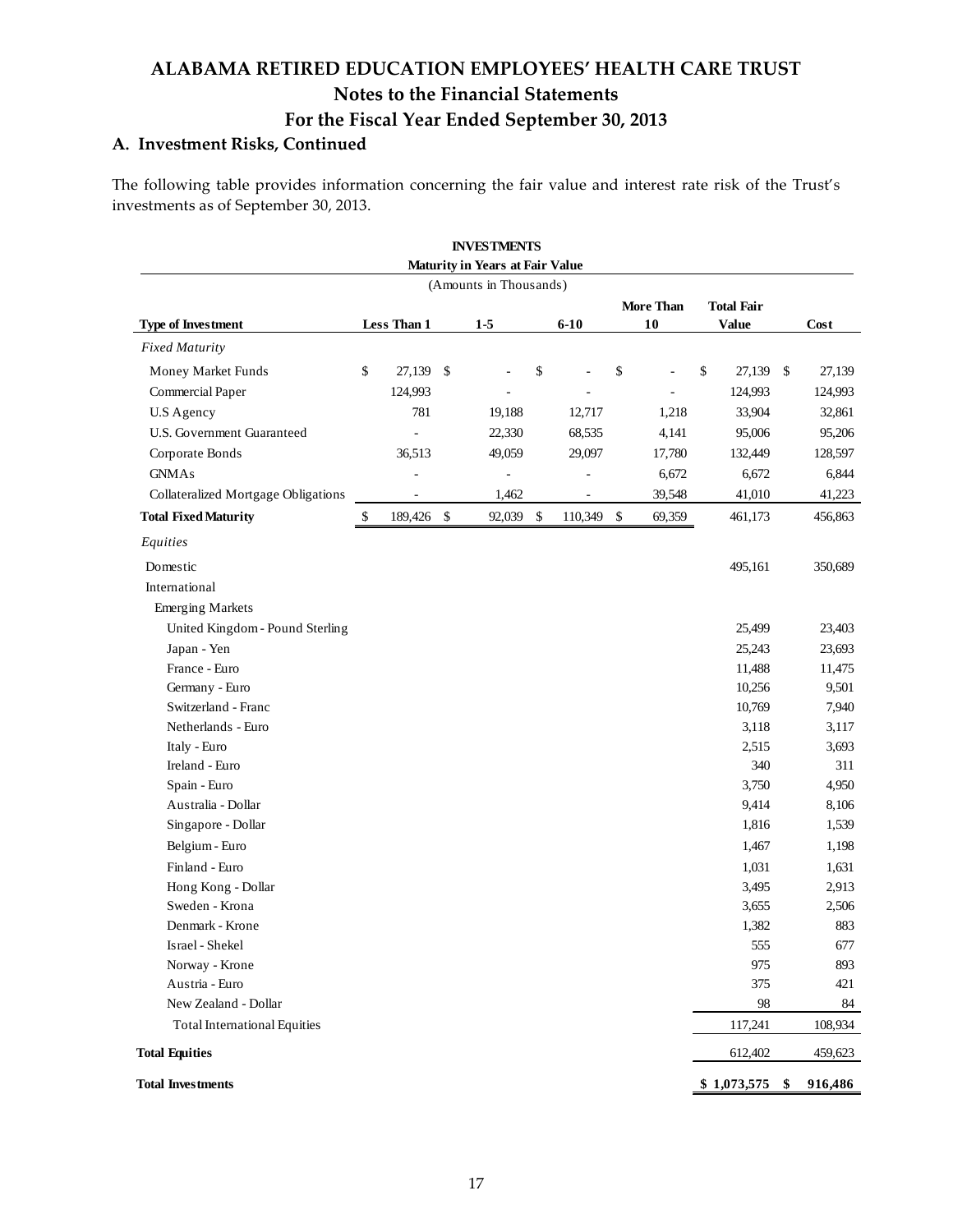## A. Investment Risks, Continued

The following table provides information concerning the credit risk of the Trust's investments as of September 30, 2013. **RATINGS OF FIXED MATURITIES**

|                             | (Amounts in Thousands) |                   |                            |
|-----------------------------|------------------------|-------------------|----------------------------|
|                             |                        |                   | Fair Value as a            |
|                             |                        |                   | Percent (%) of Total       |
|                             |                        |                   | <b>Fixed Maturity Fair</b> |
| <b>Moody's Ratings</b>      | Cost                   | <b>Fair Value</b> | <b>Value</b>               |
| Aaa <sup>1</sup>            | \$<br>169,779          | \$<br>169,437     | 36.74                      |
| Aa1                         | 28,450                 | 28,528            | 6.19                       |
| Aa2                         | 751                    | 793               | 0.17                       |
| Aa3                         | 1,694                  | 2,134             | 0.46                       |
| $P-1$                       | 42,138                 | 42,138            | 9.14                       |
| $P-2$                       | 109,994                | 109,994           | 23.85                      |
| A1                          | 10,681                 | 11,420            | 2.48                       |
| A <sub>2</sub>              | 9,813                  | 10,226            | 2.22                       |
| A <sub>3</sub>              | 14,146                 | 15,071            | 3.27                       |
| Baa1                        | 19,562                 | 20,774            | 4.50                       |
| Baa2                        | 17,122                 | 17,741            | 3.85                       |
| Baa3                        | 12,085                 | 12,026            | 2.61                       |
| Ba1                         | 3,756                  | 4,009             | 0.87                       |
| Ba2                         | 1,817                  | 1,616             | 0.35                       |
| B1                          | 788                    | 933               | 0.20                       |
| Caa2                        | 485                    | 391               | 0.08                       |
| Not Rated 2                 | 13,802                 | 13,942            | 3.02                       |
| <b>Total Fixed Maturity</b> | \$<br>456,863          | \$<br>461,173     | 100.00                     |

| <b>Total Fixed Maturity</b>          | \$<br>456,863 | \$ | 461,173           | 100.00                                                                                |
|--------------------------------------|---------------|----|-------------------|---------------------------------------------------------------------------------------|
| <b>Standard &amp; Poor's Ratings</b> | Cost          |    | <b>Fair Value</b> | Fair Value as a<br>Percent (%) of Total<br><b>Fixed Maturity Fair</b><br><b>Value</b> |
| $AA+1$                               | \$<br>175,951 | S  | 176,198           | 38.21                                                                                 |
| AA                                   | 24,082        |    | 23,562            | 5.11                                                                                  |
| AA-                                  | 3,055         |    | 3,545             | 0.77                                                                                  |
| $A-1+$                               | 14,999        |    | 14,999            | 3.25                                                                                  |
| A-1                                  | 37,138        |    | 37,138            | 8.05                                                                                  |
| A-2                                  | 99,995        |    | 99,995            | 21.68                                                                                 |
| A+                                   | 1,628         |    | 1,591             | 0.34                                                                                  |
| А                                    | 14,590        |    | 15,361            | 3.33                                                                                  |
| А-                                   | 15,937        |    | 17,055            | 3.70                                                                                  |
| BBB+                                 | 30,556        |    | 30,922            | 6.71                                                                                  |
| BBB                                  | 25,037        |    | 26,094            | 5.66                                                                                  |
| BBB-                                 | 2,925         |    | 3,054             | 0.66                                                                                  |
|                                      |               |    |                   |                                                                                       |

BB+ 2,034 2,217 0.48 BB- 1,817 1,616 0.35 CCC- 485 391 0.08 Not Rated <sup>2</sup> 6,634 7,435 1.62 **Total Fixed Maturity \$ 456,863 \$ 461,173 100.00**

<sup>1</sup> Includes securities guaranteed by the U.S. Gov't

² Primarily consists of private placements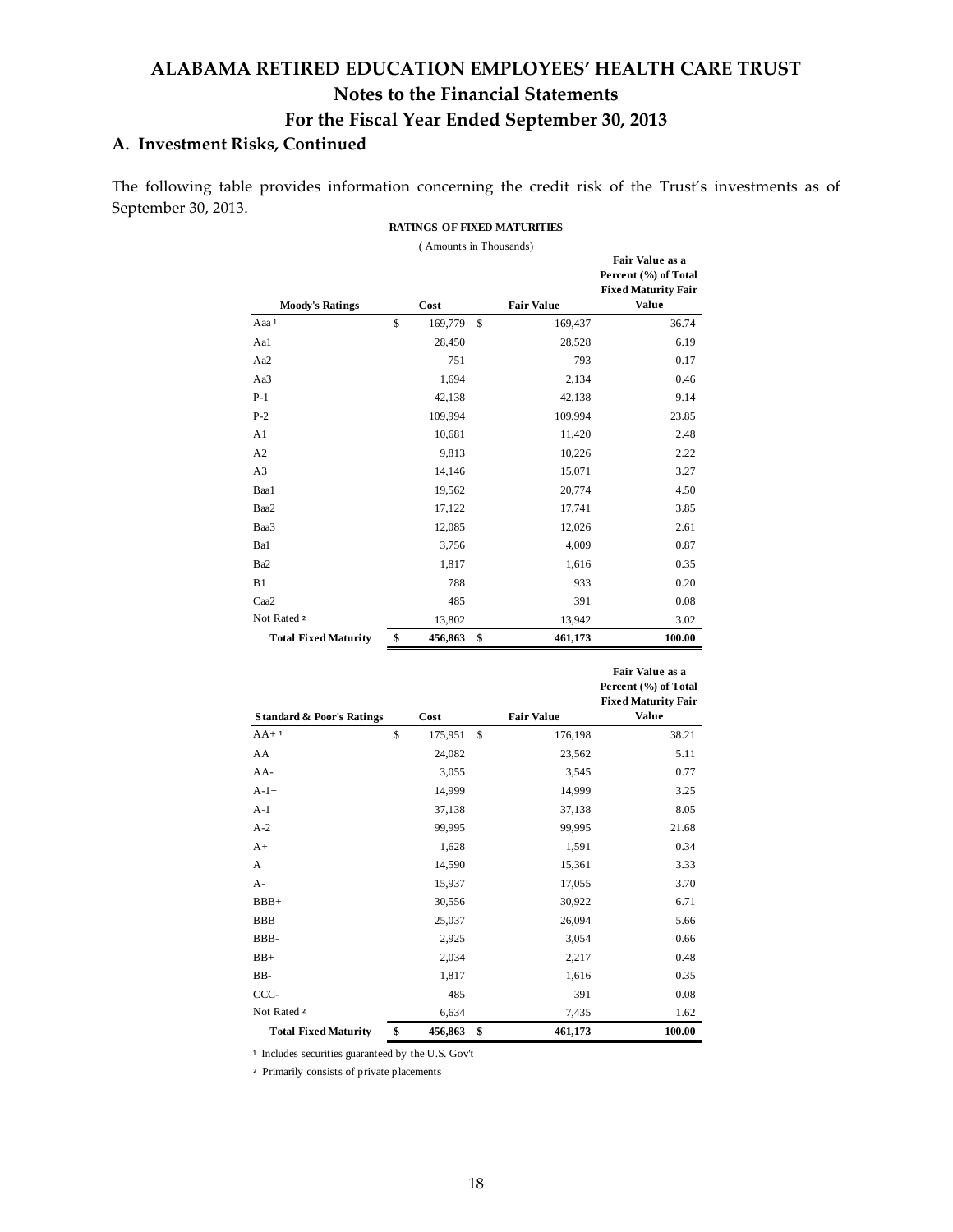### B. Concentration of Investments

As of September 30, 2013, the Trust had no securities that constituted more than 5% of the total fair value of investments.

### C. Securities Lending Program

The Trust is authorized to participate in a securities lending program. The Trust's custodian, State Street Bank and Trust Company (State Street), administers the program. Certain securities from the Trust are loaned to borrowers approved by the Trust for collateral that will be returned for the same security in the future. Approved borrowers provide acceptable collateral in the form of cash (U.S. dollar and foreign currency), U.S. and non U.S. equities, assets permissible under Rule 15c3-3 under the Exchange Act of 1934, and other collateral as the parties may agree to in writing from time to time. All security loans are open loans and can be terminated on demand by the Trust or borrower. The initial collateral received shall have (depending on the nature of the loaned securities and the collateral received), a value of 102% or 105% of the fair value of the loaned securities, or such other value, not less than 102% of the fair value of the loaned securities, as may be applicable in the jurisdiction in which such loaned securities are customarily traded. Pursuant to the terms of the applicable securities loan agreement, State Street shall, in accordance with State Street's reasonable and customary practices, mark loaned securities and collateral to their fair value each business day based upon the fair value of the collateral and the loaned securities at the close of business, employing the most recently available pricing information and shall receive and deliver collateral in order to maintain the value of the collateral at no less than 100% of the fair value of the loaned securities.

The Trust cannot pledge or sell collateral securities received unless the borrower defaults. Cash collateral is invested in the State Street Global Securities Lending Trust (GSLT). The collateral fund is separated into two pools, a liquidity pool and a duration pool. The split allows greater flexibility in managing the available liquidity of the investment in the fund and the outstanding balance of securities on loan.

The following describes the GSLT's guidelines for the liquidity pool: The GSLT's Investment Manager shall maintain the dollar-weighted average maturity of GSLT in a manner that the Investment Manager believes is appropriate to the objective of the GSLT, provided that (i) in no event shall any eligible security be acquired with a remaining legal final maturity (i.e. the date on which principal must be repaid) of greater than 18 months, (ii) the Investment Manager shall endeavor to maintain a dollarweighted average maturity of the GSLT not to exceed 75 calendar days, and (iii) the Investment Manager shall endeavor to maintain a dollar-weighted average maturity to final of GSLT not to exceed 180 calendar days. Additionally, at the time of purchase, all eligible securities with maturities of 13 months or less shall be rated at least A1, P1, or F1 by at least two of the following nationally recognized statistical rating organizations: Standard & Poor's Corp. ("S&P"), Moody's Investor Services, Inc. ("Moody's"), or Fitch, Inc. ("Fitch"), or be determined by the Investment Manager to be of comparable quality. Additionally, all eligible securities with maturities in excess of 13 months shall be rated at least A-, A3, or A- by at least two of the following nationally recognized statistical rating organizations: S & P, Moody's, or Fitch, or be determined by the Investment Manager to be of comparable quality. The GSLT may invest up to 10% of its assets at the time of purchase in commingled vehicles managed by the Trustee or its affiliates that conform to the Investment Policy Guidelines.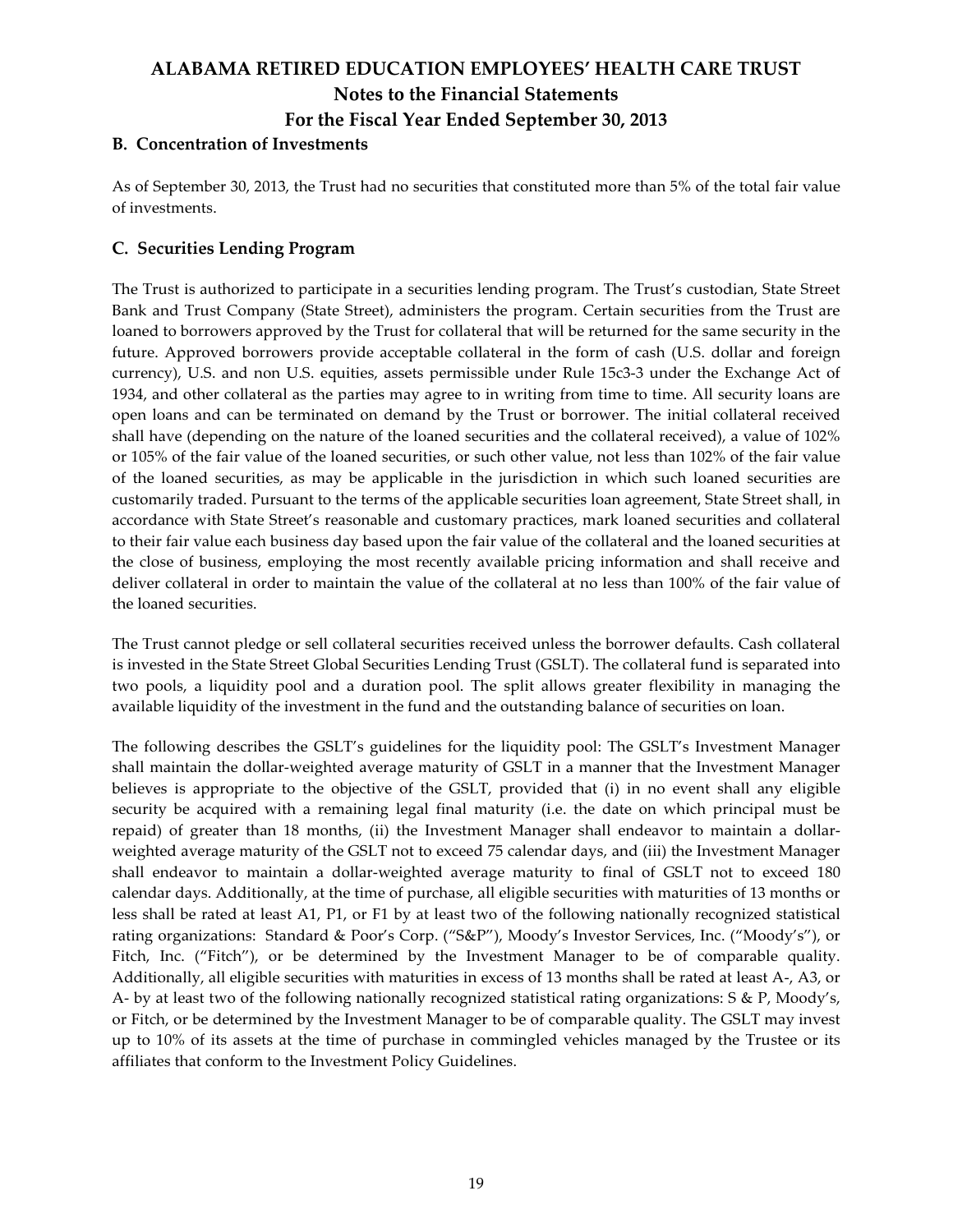# ALABAMA RETIRED EDUCATION EMPLOYEES' HEALTH CARE TRUST Notes to the Financial Statements For the Fiscal Year Ended September 30, 2013 C. Securities Lending Program, Continued

The following describes the GSLT's guidelines for the duration pool: The GSLT duration pool includes all GSLT asset-backed securities (regardless of maturity) and securities of any type with a remaining maturity of 91 days or greater. Each GSLT investor owns a specified percentage interest in the duration pool which is redeemable only in kind, not in cash. The GSLT duration pool will not make additional investments.

As of September 30, 2013, the average loan term was 48 days. Cash collateral investments in the GSLT are matured as needed to fulfill loan obligations. There is no direct matching of the maturities of the loans with the investments made with cash collateral.

The fair value of the securities on loan was \$ 137,296,250 and the fair value of the collateral pledged by the borrowers was \$ 145,770,458, as of September 30, 2013. Since the amounts owed by the Trust exceeded the amounts the borrowers owed to the Trust, there was no credit risk exposure as of September 30, 2013. Additionally, there were no significant violations of legal or contractual provisions, no borrower or lending agent default losses, and no recoveries of prior period losses during the fiscal year.

Investments purchased with cash collateral are held by the custodial agent, but not in the name of the Trust. Securities pledged as collateral are held by the custodial agent, but not in the name of the Trust. Letters of credit pledged as collateral are issued by the borrower's bank and are irrevocable. Tri party collateral is held by a third party bank in the name of the custodial agent. State Street, as custodial agent, is authorized to request a third party bank to undertake certain custodial functions in connection with holding of the collateral provided by a borrower.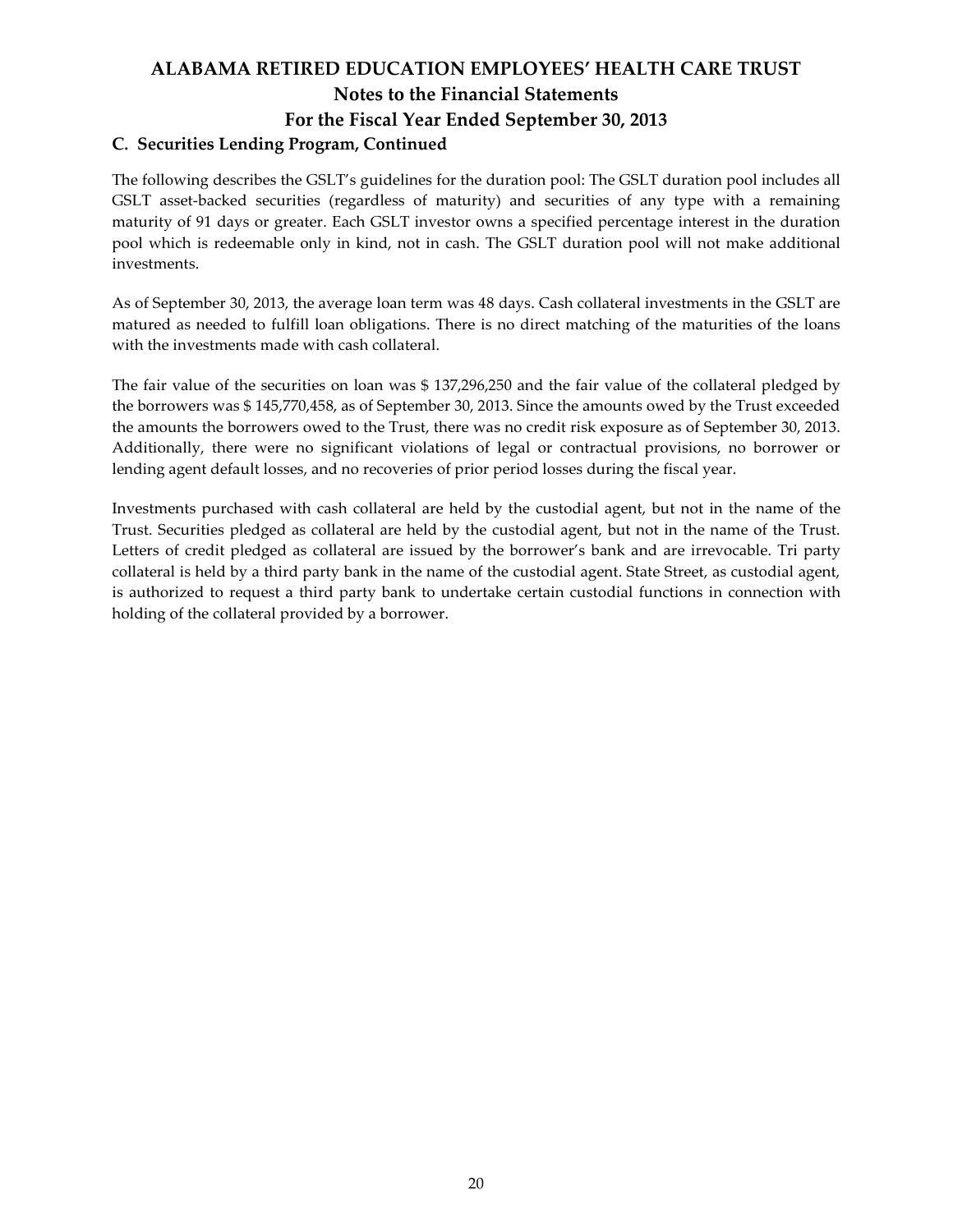## C. Securities Lending Program, Continued

The following table provides information as of September 30, 2013, concerning securities lent:

#### **SECURITIES LENDING - INVESTMENTS LENT AND COLLATERAL RECEIVED**

(Fair Value - Amount in Thousands)

| <b>Type of Investment Lent</b>                                             |    | <b>Amounts</b> |  |  |  |
|----------------------------------------------------------------------------|----|----------------|--|--|--|
| <b>For Cash Collateral</b>                                                 |    |                |  |  |  |
| Domestic Fixed Maturities                                                  | \$ | 23,489         |  |  |  |
| Domestic Equity                                                            |    | 36,606         |  |  |  |
| <b>International Equity</b>                                                |    | 9,285          |  |  |  |
| <b>Total Lent for Cash Collateral</b>                                      |    | 69,380         |  |  |  |
| For Non-cash Collateral                                                    |    |                |  |  |  |
| Domestic Fixed Maturities                                                  |    | 41,402         |  |  |  |
| Domestic Equity                                                            |    | 11,066         |  |  |  |
| <b>International Equity</b>                                                |    | 15,448         |  |  |  |
| <b>Total Lent for Non-cash Collateral</b>                                  |    | 67,916         |  |  |  |
| <b>Total Securities Lent</b>                                               | S  | 137,296        |  |  |  |
| <b>Type of Collateral Received</b>                                         |    |                |  |  |  |
| Cash Collateral - Invested in State Street Global Securities Lending Trust | \$ | 71,200         |  |  |  |
| Non-cash Collateral                                                        |    |                |  |  |  |
| Domestic Fixed Securities                                                  |    | 32,370         |  |  |  |
| Domestic Equity Securities                                                 |    | 13,503         |  |  |  |
| International Fixed Maturities & Equity                                    |    |                |  |  |  |
| <b>Canadian Dollars</b>                                                    |    | 124            |  |  |  |
| <b>EURO</b>                                                                |    | 753            |  |  |  |
| <b>GBP</b>                                                                 |    | 5,570          |  |  |  |
| U.S. Dollar                                                                |    | 22,251         |  |  |  |
| <b>Total Non-cash Collateral</b>                                           |    | 74,571         |  |  |  |
| <b>Total Collateral Received</b>                                           | \$ | 145,771        |  |  |  |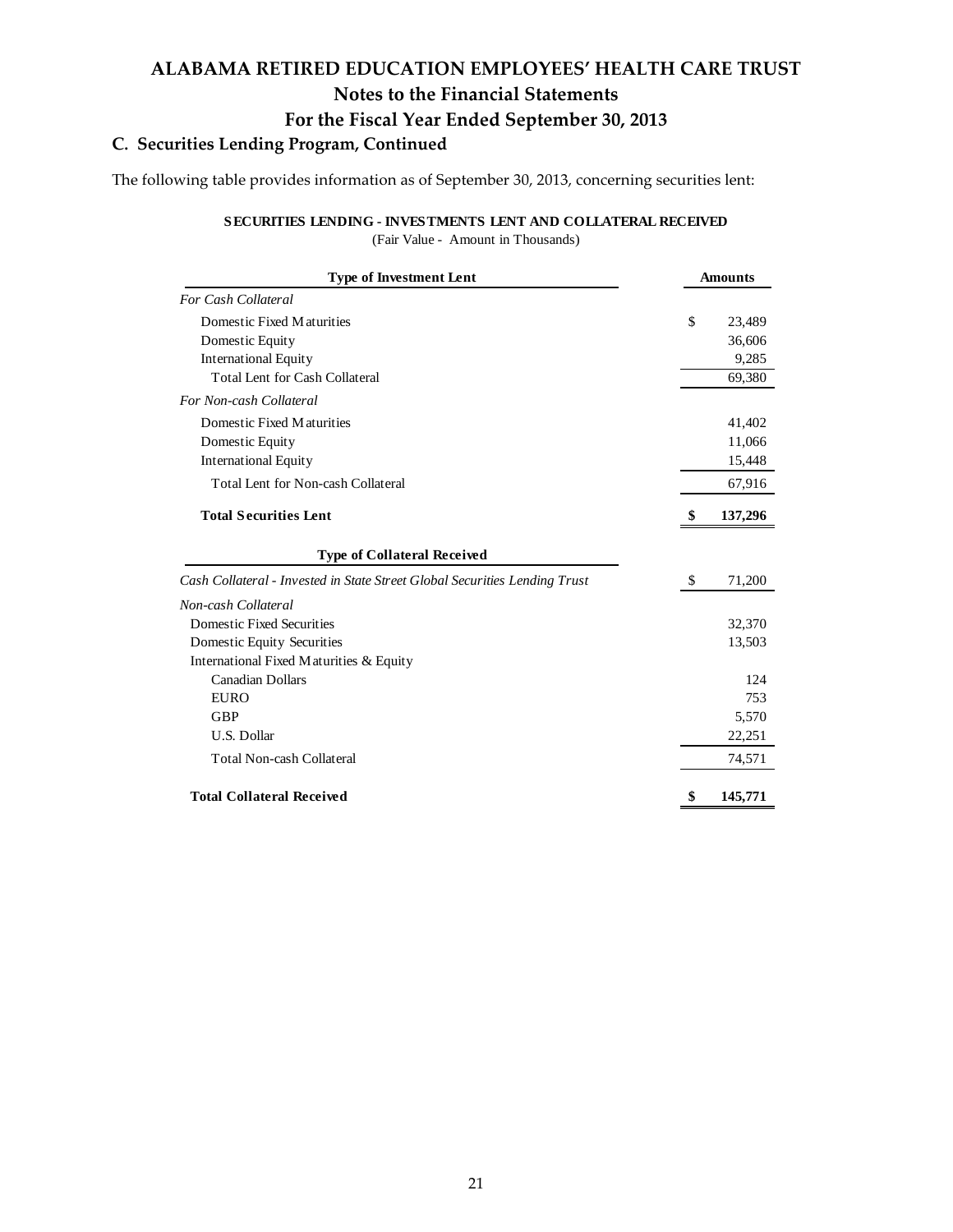# ALABAMA RETIRED EDUCATION EMPLOYEES' HEALTH CARE TRUST Notes to the Financial Statements For the Fiscal Year Ended September 30, 2013 8) Unpaid Claims Liabilities

As discussed in Note 1, the Trust establishes a liability for both reported and unreported insured claims. This liability includes provisions for the future payment of losses and related claim adjustment expenses. The following represents changes in those aggregate liabilities for the Trust during fiscal year 2013.

#### **UNPAID CLAIMS LIABILITIES**

(Amounts in Thousands)

| Unpaid Claims and Claim Adjustment Expenses at Beginning of Year                        | \$<br>34,719 |
|-----------------------------------------------------------------------------------------|--------------|
| Incurred Claims and Claim Adjustment Expenses:                                          |              |
| Provision for Insured Events of the Current Year                                        | 408,943      |
| Decrease in Provision for Insured Events for Prior Years                                | (1,064)      |
| Total Incurred Claims and Claim Adjustment Expenses                                     | 407,879      |
| Payments:                                                                               |              |
| Claims and Claim Adjustment Expenses Attributable to Insured Events of the Current Year | 378,341      |
| Claims and Claim Adjustment Expenses Attributable to Insured Events of the Prior Years  | 33,655       |
| <b>Total Payments</b>                                                                   | 411,996      |
| Total Unpaid Claims and Claim Adjustment Expenses at the End of the Year                | \$<br>30.602 |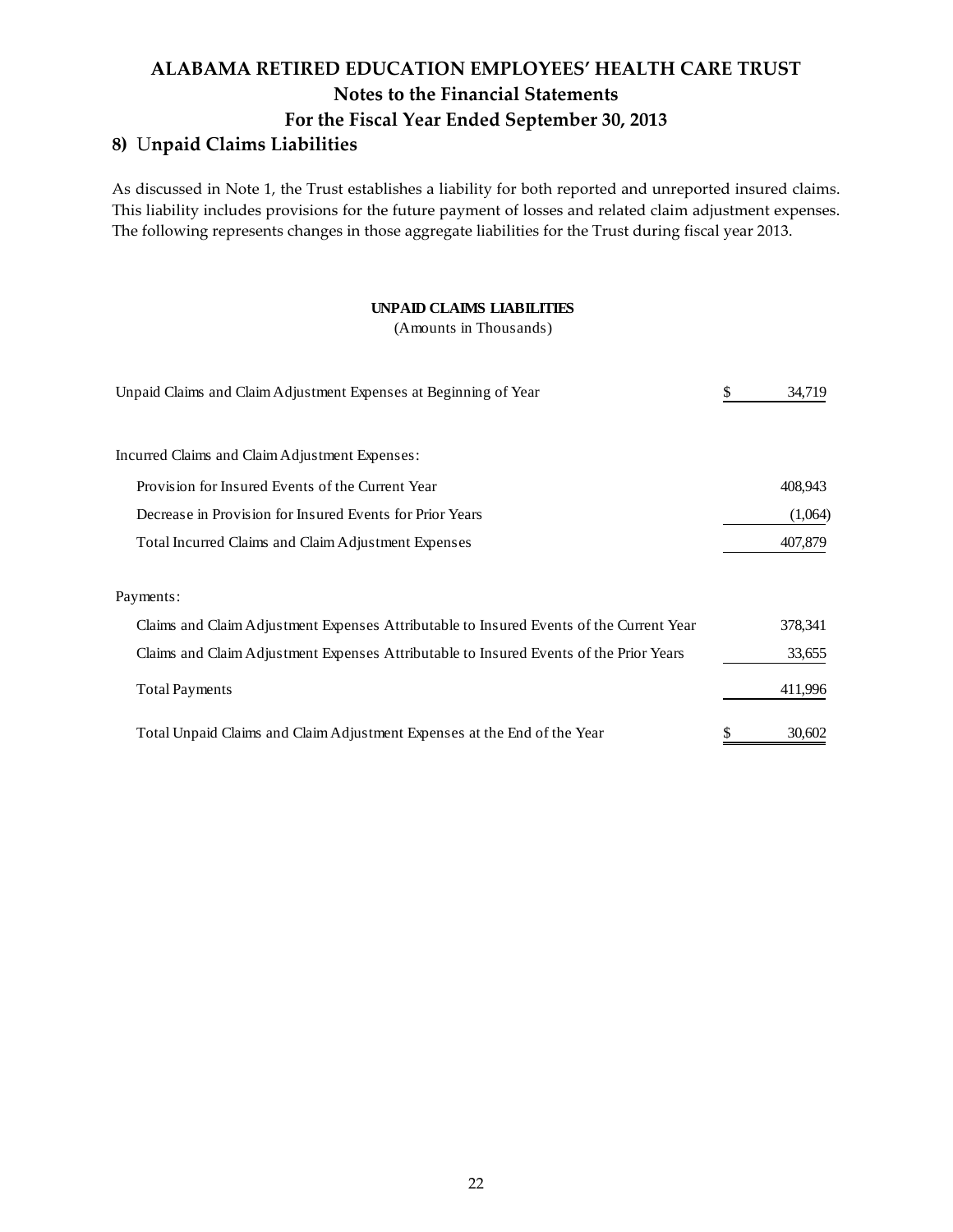# ALABAMA RETIRED EDUCATION EMPLOYEES' HEALTH CARE TRUST Required Supplementary Information For the Fiscal Year Ended September 30, 2013

#### **SCHEDULE OF FUNDING PROGRESS**

(Amounts in Thousands)

| Actuarial<br><b>Valuation</b><br>Date | Actuarial<br>Value of<br><b>Assets</b><br>(a) | Actuarial<br>Accrued<br>Liability (AAL)<br>(b) | <b>Unfunded AAL</b><br>(UAAL)<br>$(b-a)$ | <b>Funded</b><br>Ratio $(\% )$<br>(a/b) | Covered<br>Payroll<br>(c) | <b>UAAL</b> as a<br>Percentage of<br><b>Covered Payroll</b><br>$((b-a)/c)$ |  |
|---------------------------------------|-----------------------------------------------|------------------------------------------------|------------------------------------------|-----------------------------------------|---------------------------|----------------------------------------------------------------------------|--|
| 9/30/2005                             | \$<br>$\overline{\phantom{a}}$                | \$<br>14.611.991                               | \$<br>14.611.991                         |                                         | \$<br>4.733.416           | 308.7%                                                                     |  |
| 9/30/2006                             |                                               | 12,532,330                                     | 12.532.330                               |                                         | 5.458.443                 | 229.6%                                                                     |  |
| $9/30/2007*$                          | 400.783                                       | 12,965,398                                     | 12,564,615                               | 3.1%                                    | 5,897,772                 | 213.0%                                                                     |  |
| 9/30/2008                             | 579,813                                       | 13,224,411                                     | 12,644,598                               | 4.4%                                    | 6.294.341                 | 200.9%                                                                     |  |
| 9/30/2009                             | 670,004                                       | 11.915.692                                     | 11.245.688                               | 5.6%                                    | 6.236.922                 | 180.3%                                                                     |  |
| 9/30/2010                             | 750.384                                       | 11,584,965                                     | 10,834,581                               | 6.5%                                    | 6,183,204                 | 175.2%                                                                     |  |
| 9/30/2011                             | 777,933                                       | 9,081,335                                      | 8.303.402                                | 8.6%                                    | 6,159,562                 | 134.8%                                                                     |  |
| 9/30/2012                             | 930,278                                       | 8,957,154                                      | 8.026.876                                | 10.4%                                   | 6,222,316                 | 129.0%                                                                     |  |

\* Restated assets as of 9/30/2007 are \$410,071,000

#### **SCHEDULE OF CONTRIBUTIONS FROM THE EMPLOYERS AND OTHER CONTRIBUTING ENTITIES**

(Amounts in Thousands)

| <b>Fiscal Year</b><br><b>Ended</b> | Annual<br>Required<br>Contribution | Percentage<br><b>Contributed</b><br>$(\%)$ |  |  |
|------------------------------------|------------------------------------|--------------------------------------------|--|--|
| 2013                               | \$<br>814,622                      | 42.0                                       |  |  |
| 2012                               | 864,503                            | 38.6                                       |  |  |
| 2011                               | 1,006,034                          | 29.9                                       |  |  |
| 2010                               | 970,330                            | 37.0                                       |  |  |
| 2009                               | 962,762                            | 33.9                                       |  |  |
| 2008                               | 1.086.442                          | 46.3                                       |  |  |